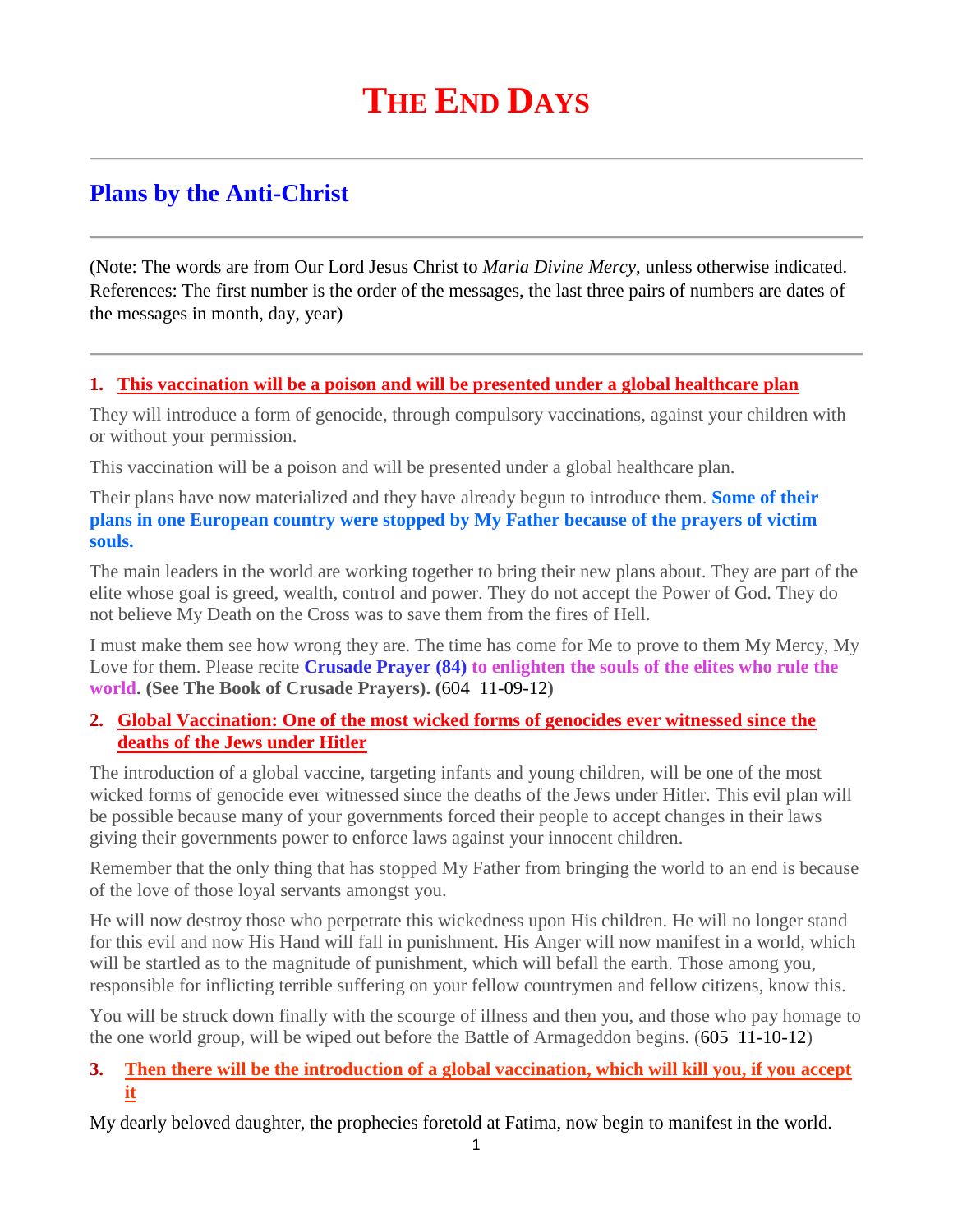The one-world governments, created in those nations who are working tirelessly together, have almost completed their work, which is soon to be presented to the world. In its wake, there will be the new one-world religion, an abomination in My Father's Eyes… My Church has been infested by the enemies within it, who are wolves in sheep's clothing. They deceive all with whom they come into contact.

#### **Then there will be the introduction of a global vaccination, which will kill you, if you accept it.**

They will spread and promote paganism. God's children, who accept their laws, and their teachings, will become infested with their evil ways.

You must pray for protection, but above all, you must pray for these souls. For My Father intends to punish them. He will single out each and every one of them, and destroy them. Without your prayers, they will be lost, and they will be cast into the lake of fire. (575 10-13-12)

### **4. [The enemies of the Jews in all nations will gather together in unity to crush Israel](http://www.thewarningsecondcoming.com/the-enemies-of-the-jews-in-all-nations-will-gather-together-in-unity-to-crush-israel-2/)**

My chosen race will suffer. The Jews who rejected the Covenant of God, laid down by Moses, will suffer as they have done for centuries. Their power over the land of their forefathers will be taken and the only solution will be to sign a treaty where they will become slaves to the Anti-Christ. My chosen race will suffer, just as I did, and little mercy will be shown to them.

The treatment of the Jews will be worse than that shown to them during the genocide, which took place in the Second World War. It will be in Israel that the Tribulation will be seen, as foretold, clearly. It will be because of Israel, that wars will escalate, when it will become difficult to determine who the real enemy will be. The peace treaty will be signed soon afterwards and the man of peace will enter the world stage.

The Beast with the ten horns, that is the European Union, will crush all traces of God. The rise of paganism will sweep over the earth and in its wake a false sense of peace will be created. Then you will see the rise in the adulation of celebrities and a fanatical devotion to new age spiritualism and satanic worship, disguised as modern psychological therapy. This is where worship of oneself will be the most important trait to strive for.

To the Jews I say this. You have suffered because of your failure to listen to the Word of God through the prophets. You, however, will finally accept the True Messiah soon. Then you, too, will join My Army as it marches towards victory against the Antichrist.

My Promise to come to bring you to My Father's Kingdom is close. To you I pledge My Love and My Loyalty, as your promised Messiah, promised to you so long ago. This is your inheritance. You did not reject Me, your Jesus, when I was crucified. You rejected God. I Am God. I Am the way for you to enter the New Paradise. Accept My Hand for I love you, I forgive you. You are My People and I Am coming for you. (623 11-30-12)

#### **5. When the freedom to [speak is taken away, the Truth is hidden](http://www.thewarningsecondcoming.com/when-the-freedom-to-speak-is-taken-away-the-truth-is-hidden/)**

Freedom is a Gift given to every man by God Who respects the free will of His children.

Slaves of Satan will always attack your free will. They do this by tempting nations to take away the freedom of those over whom they rule. They do this for many reasons.

One reason is to make slaves of you for their own selfish gain. The second is to control the growth of their populations. The third reason is to wipe out all traces of God.

Since My Death on the Cross, this plan has been witnessed in many countries. Yet the Western World managed to remain as free from dictatorship as possible. This will now all change.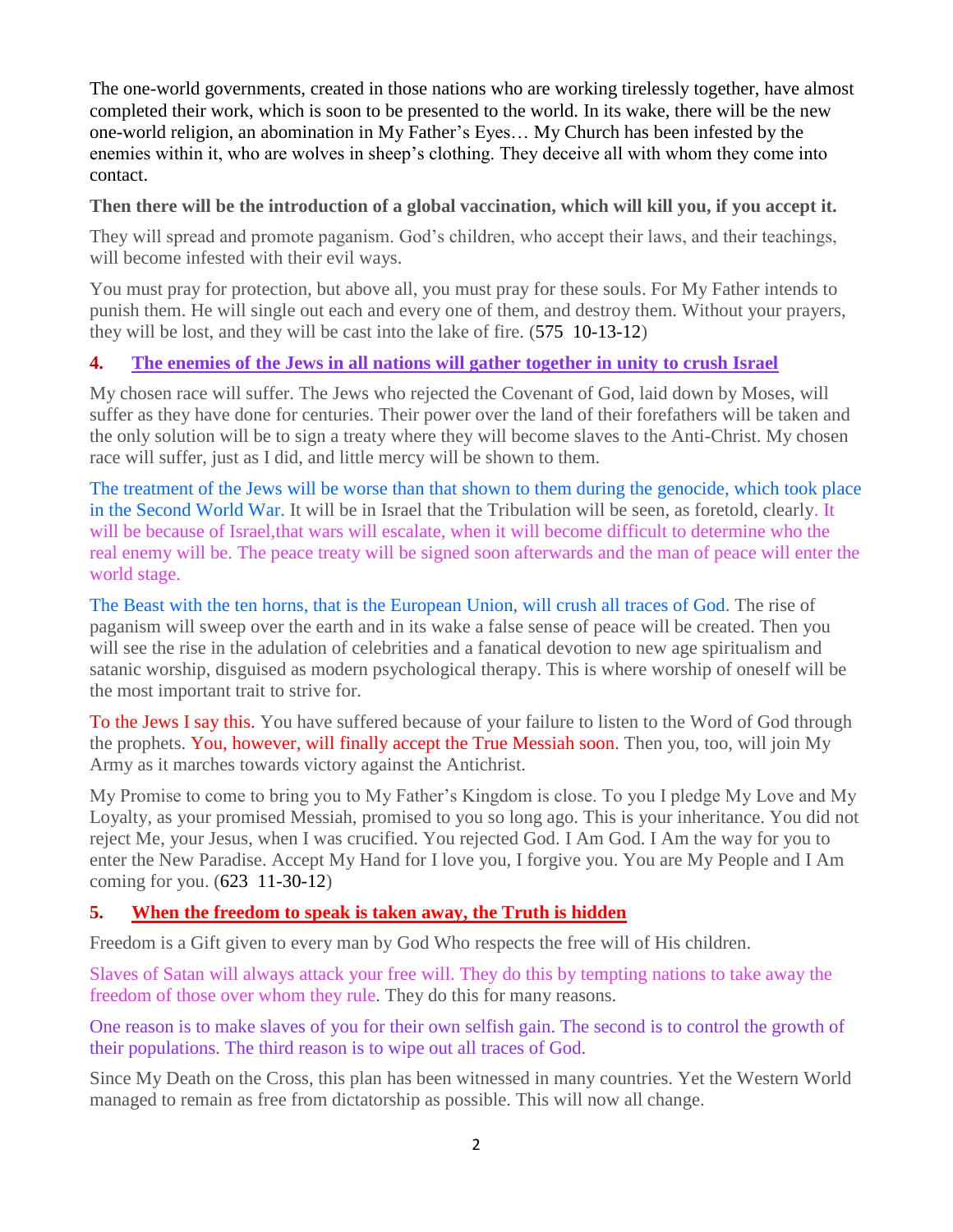Each nation will be taken over by another. They will fight amongst each other for power. Many nations will begin to introduce laws, which amount to communism.

Then there will come a time when the Red Dragon and the Bear will control all, but many people will not realize this because much of this dictatorship will be hidden from public eyes.

Know this. When attempts to wipe out the Name of God take root, and you become slaves to lies, then the Hand of My Father will strike.

One third of the world will be wiped out and Divine Intervention will continue until the last day.

To mitigate the evil laws, which will be introduced into your countries, where the Truth will be hidden from you, you must recite this **Crusade Prayer (87)** to protect nations from evil. **(See The Book of Crusade Prayers).** (622 11-30-12)

#### **6. [The False Prophet has already planned how he will take over the ministries within the](http://www.thewarningsecondcoming.com/the-false-prophet-has-already-planned-how-he-will-take-over-the-ministries-within-the-catholic-church/)  [Catholic Church](http://www.thewarningsecondcoming.com/the-false-prophet-has-already-planned-how-he-will-take-over-the-ministries-within-the-catholic-church/)**

This man, directed by Satan, will be seen to become a friend of Israel. Then he will appear to defend it with the support of Babylon, which is the European Union.

All wars, instigated deliberately in the Middle East, will spread into Europe.

The Antichrist will spread atheism, behind the guise of the New World Religion, which will be headed up by the False Prophet.

My daughter, the secrets I have revealed to you as to the identity of the False Prophet and other matters must not be revealed yet. Know this however.

The False Prophet, who will profess to be a man of God, has already planned how he will take over the ministries within the Catholic Church.

He and the Antichrist work already in unison, in order to bring about desolation upon the world, which will result after the abomination in the Catholic Church has been fulfilled. (628 12-07-12)

#### **7. [The plan to destroy the Catholic Church, from within its own ranks, is already underway](http://www.thewarningsecondcoming.com/the-plan-to-destroy-the-catholic-church-from-within-its-own-ranks-is-already-underway-2/)**

Those souls in positions of power, and especially those within Christian Churches, who condone sin and try to legislate for it, know this. You will suffer terribly. The Hand of My Father will intervene and destroy your plan. For every man and woman who tries to bring in laws against the Will of God, they will face a terrible chastisement. Not only will they be struck down, their own nations will also be chastised. Enough has been endured by My Father. He will no longer tolerate such interference in His Creation. **The earth will be shaken and not one man will fail to notice. (**666 01-12-13**)**

- **8. [Soon, they will pass a law, which will outlaw the meaning of blasphemy](http://www.thewarningsecondcoming.com/soon-they-will-pass-a-law-which-will-outlaw)** (**684 01-28-13**)
- **9. [Masonry has infiltrated My Church, on earth, and soon the schism, as foretold, will create](http://www.thewarningsecondcoming.com/masonry-has-infiltrated-my-church-on-earth-)  [division and disquiet amongst My faithful servants](http://www.thewarningsecondcoming.com/masonry-has-infiltrated-my-church-on-earth-)**

It is not the collapse of the Catholic Church, which will soon become evident, which will divide the world. It will be their involvement in the creation of a New World Church, a one-world religion, which will introduce paganism and idolatry.

The False Prophet has prepared well and his time is coming. In collaboration with the Antichrist they will bring the world to its knees. It won't be to God they will pay homage, it will be to the Beast.

I call on all of My cardinals, My bishops and My sacred servants, to unite your flock and remain loyal to My Teachings. Pay close attention to what you will be asked to preach for it will change. Your homilies will be devised and written for a secular world and they will have no substance.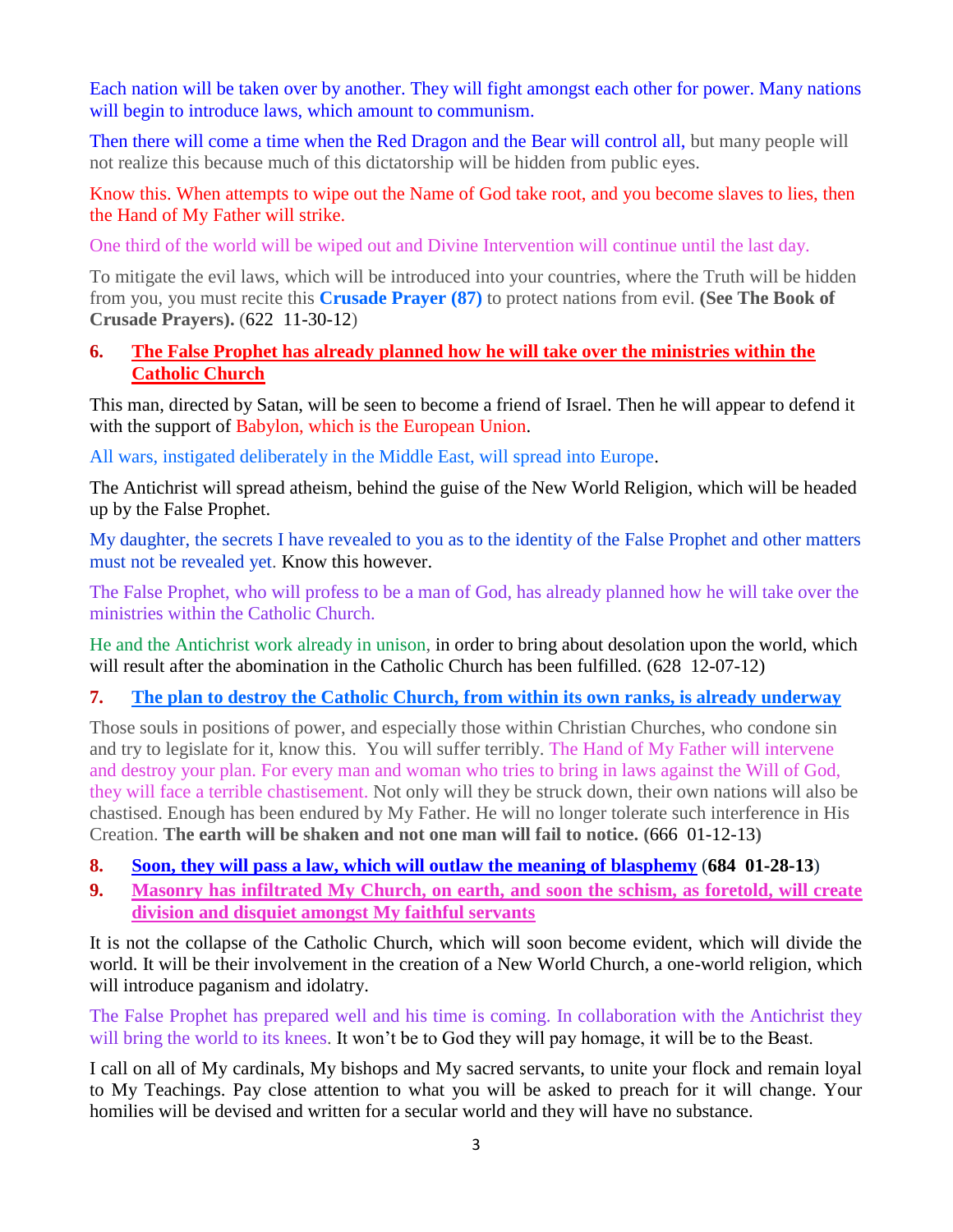In a bid, to be seen to modernize the Catholic Church, this is what will be presented to you -the promotion of all-inclusive congregations – all religions rolled into one, so-called Christian Unified Church. All the outward signs may, at first, seem the same, but that is what you are meant to see. Slowly you will no longer recognize My Holy Scripture, as new words, phrases and new formats to the presentation of the Sacraments will be placed before you.

There will be a panic amongst those true loyal conservative priests who will be alarmed at the new modern format the Church will embrace when they will re-launch a new type of modern alternative Church.

It will be through the network of masonry, which is infiltrated in every corner of the Catholic Church, governments and the media, that this abomination will be presented as a great innovation.

This is the beginning of the end. My Presence will be discreetly banished for the new ceremony of the Masses.

All the pomp and ceremony will mask an empty tabernacle, for My Divine Presence, will no longer be permitted, by My Father.

You must remain united and, if you are Catholic, continue to attend daily Masses and Holy

Communion. For all Christians you must know that, you too, will be lured into the New World Religion, plotted by nations who are in league with the traitors of My Catholic Church. They wish to create a secular, humanistic, façade – a façade, which masks the evil it will promote, subtly. (700 02- 13-13).

#### **10. [Layer by layer, their evil intents will become clear as they trip themselves up](http://www.thewarningsecondcoming.com/layer-by-layer-their-evil-intents-will-become-clear-as-they-trip-themselves-up/)**

Soon you will be denied the Word of God. Words you have been used to hearing will disappear from the homilies and the letters from your bishops and cardinals, delivered to you and all those unsuspecting followers of Mine.

Masonic sects infiltrate the Church in Rome. Make no mistake – there can only be one Pope in one lifetime.

But soon, all will see the subtle acts and the sly gestures of those false imposters who preside over My Throne in Rome, for they amount to sacrilege.

Layer by layer, their evil intents will become clear as they trip themselves up and those, blessed with the insight bestowed upon them by Me, will realize the abomination, which is unraveling.

The Beast is now ready and forms a secular circle, comprised of some of the world's leaders, as one in union with all that is against the Kingdom of God. (731 03-19-13)

# **11. [More nations are joining together and more of God's children will be governed by one](http://www.thewarningsecondcoming.com/more-nations-are-joining-together-and-more-of-gods-children-will-be-governed-by-one-body/)  [body](http://www.thewarningsecondcoming.com/more-nations-are-joining-together-and-more-of-gods-children-will-be-governed-by-one-body/)**

**Fight laws which control your food supplies.** This, My followers, is the **time for the third Seal to be revealed**.

Although it will not be opened for some time, I tell you this so that you can try to prepare your food by growing your own and keeping foodstuffs so that they will not perish.

In time, your food will be restricted, as well as access to drinking water. This group, while weakening because of the power of your prayers, mean to starve and **poison many innocent people in an attempt to deplete the world's population.** They will fight hard to bring this about.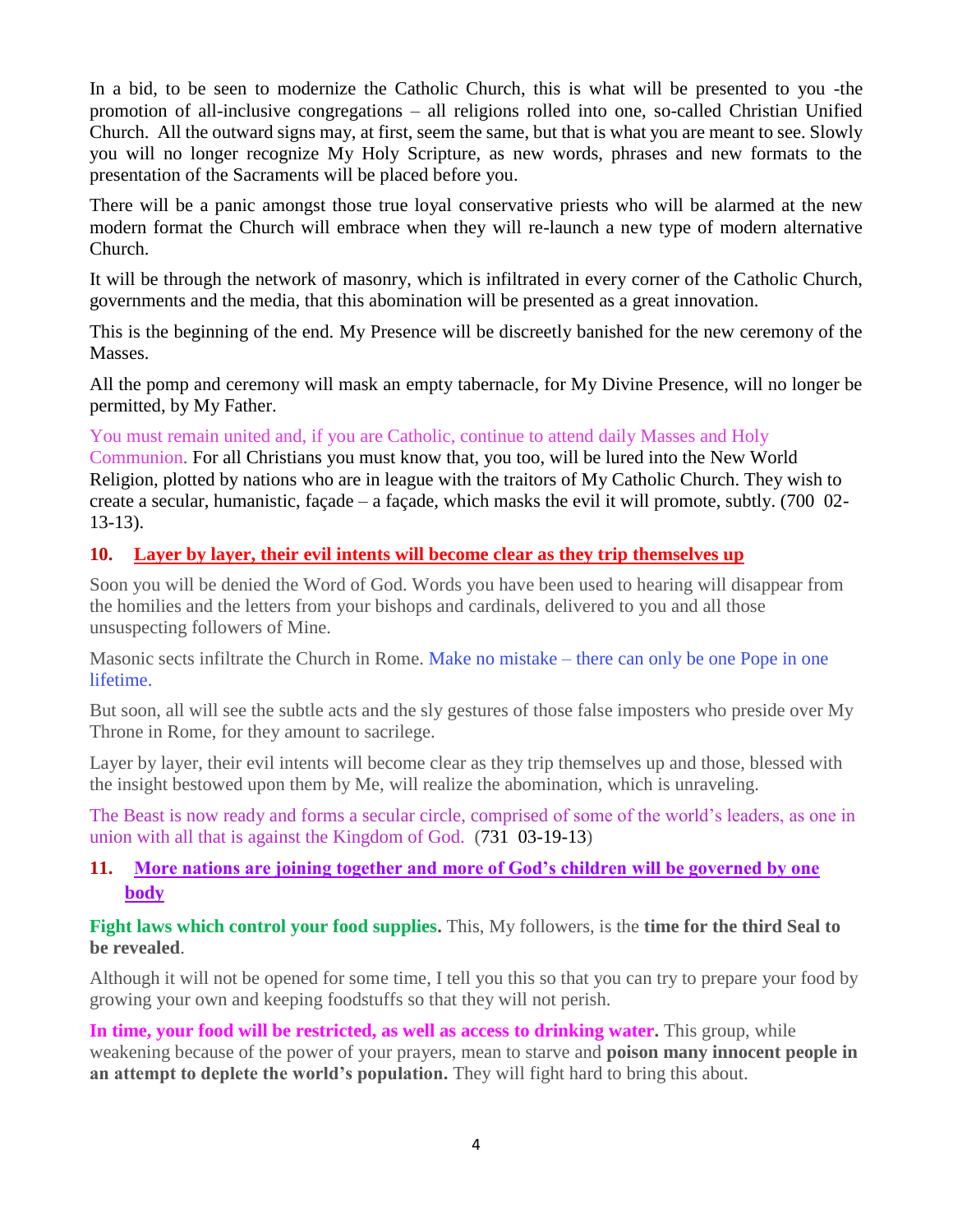While they continue to inflict horror on God's children, My Eternal Father will create ecological punishments and wipe out millions of these evil people from the face of the earth. Your weather patterns will continue to change. In time, this will affect the ability to trade, so that global powers will be halted in their wicked plans. (401 04-23-12)

# **12. First Secret in Book [of Truth reveals plot against the Church by Masonic Groups](http://www.thewarningsecondcoming.com/first-secret-in-book-of-truth-reveals-plot-against-the-church-by-masonic-groups/)**

The Truth is that only I, Jesus Christ, can reveal the secrets, given to John the Evangelist. The sweet Truth will be welcomed, with love, by those who follow God's Teachings. It may cause fear, but God's Power will overcome all evil and all persecution, for He can do anything. The first secret lies in the fact that God and all His Works have been plotted against, by Masonic groups, established in the Middle Ages. Their allegiance is to the evil one. He, Satan, is their god and they are proud to pay homage to him, through black masses. Then, there is the Holy See, which has been under fierce attack by this group, since 1967. **They have created and stirred up the apostasy that exists all over the world.** They achieved this by infiltrating My Church. (407 04-29-12)

# **13. [Many Popes have been prisoners in the Holy See surrounded by Masonic Groups](http://www.thewarningsecondcoming.com/many-popes-have-been-prisoners-in-the-holy-see-surrounded-by-masonic-groups/)**

When Vatican II declared new rules they were introduced by those evil Masonic forces from within your corridors. They cunningly presented **new ways to administer My Holy Eucharist which are insulting to Me.** Your so called tolerant teachings proclaimed a series of lies including the **refusal to acknowledge the power of St Michael the Archangel.** He is the protector of the Church against Satan. Those forces among you knew this. This is why you stopped all prayers requesting his help before Me at the Holy Mass.

Then you perpetrated the biggest untruth that Hell was not to be feared. That it was just a metaphor. For **this lie**, accepted as the truth by many of God's children, **has meant the loss of billions of souls.**

Never think that I am blaming the many Holy Popes who have sat in the seat of Peter. Their mission has always been protected. **Many Popes have been prisoners in the Holy See surrounded by Masonic groups who do not represent God.**

They hate God and have spent **fifty years spreading untruths about the Mercy of God.** Their works have led to the collapse of the Catholic Church. For this you will now be cast aside into the wilderness. **After Pope Benedict, you will be led by Me from the Heavens.**

I call on all of My sacred servants to reject the lies which will shortly be presented to you by the False Prophet. **He will merge the Catholic Church with other Churches, including pagan Churches, to become one abomination. A one-world Church without a soul. (**414 05-07-12**)**

# **14. [Virgin Mary: God the Most High can change the destiny of the world](http://www.thewarningsecondcoming.com/virgin-mary-god-the-most-high-can-change-the-destiny-of-the-world/)**

My child, this mission is converting millions of souls who would otherwise be lost. The devotion through your prayers, children, is saving so many lost souls. Never forget the power of prayer. So much evil has been thwarted because of your prayers. **The work of the one-world group is now being disrupted and their plans in disarray. God's Mercy is so great that prayer can mitigate any evil in the world.**

By calling on the Father, God the Most High, in the name of His precious Son, He will hear your prayers and respond. It will only be through My Son, Jesus Christ, that you can approach the Father. So this is what you must say **Crusade Prayer (52) Prayer to the Father. (See the** *Crusade Prayers Book***). (**415 05-08-12**)**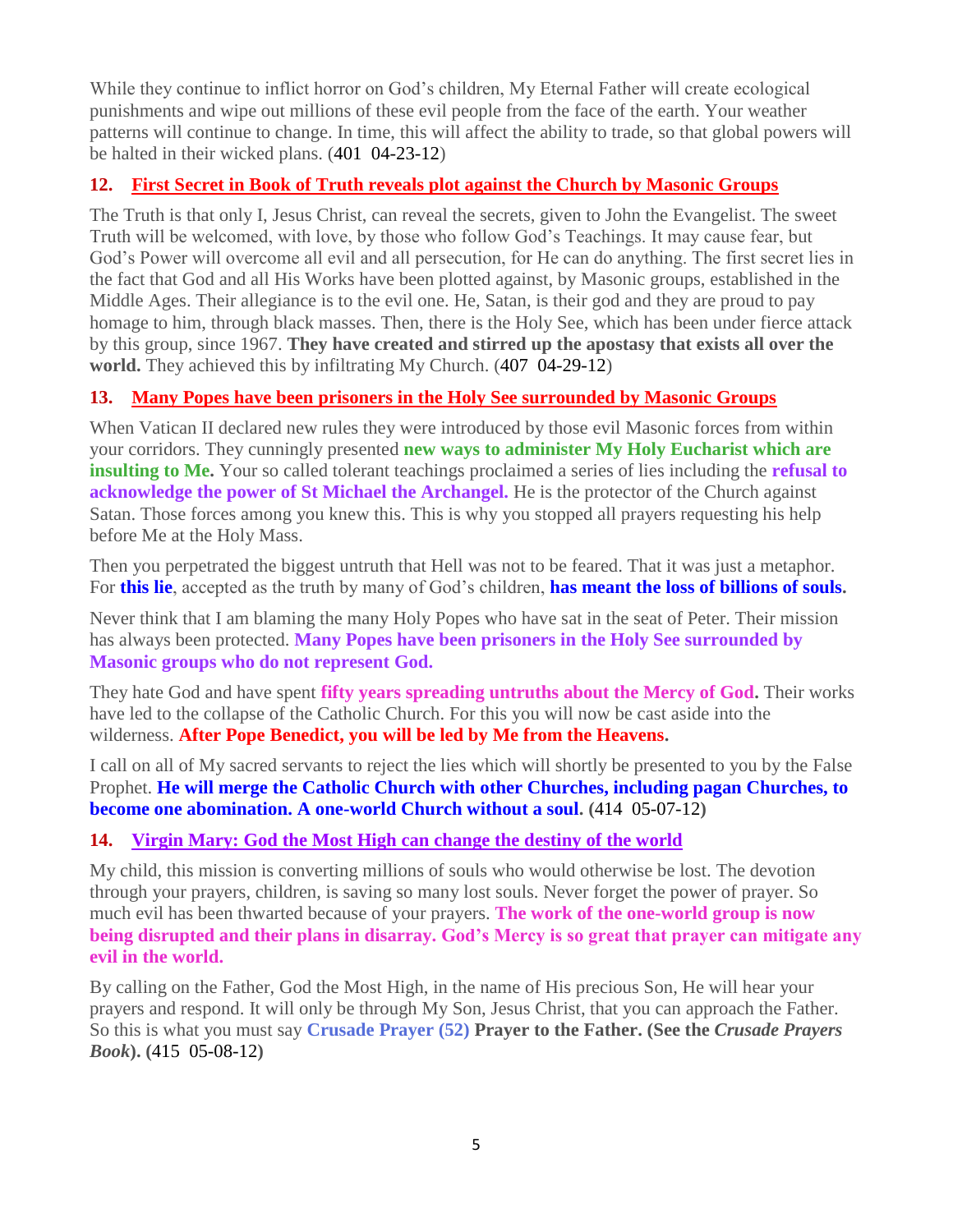#### **15. [My Remnant Church inspired by the Prophet Enoch will create hatred everywhere My](http://www.thewarningsecondcoming.com/my-remnant-church-inspired-by-the-prophet-enoch-will-create-hatred-everywhere-my-holy-word-is-heard/)  [Holy Word is heard](http://www.thewarningsecondcoming.com/my-remnant-church-inspired-by-the-prophet-enoch-will-create-hatred-everywhere-my-holy-word-is-heard/)**

#### **My Holy Eucharist will be desecrated as I foretold some time ago.**

Excuses will be made to render this most Holy Gift as simply a gesture in remembrance of My Crucifixion. **Very soon My Real Presence will be denounced as part of a new modern Catholic Church which will include other religious Churches… The Church upon the rock founded by My beloved Peter cannot and will never die.**

My Gospels will be preached by My Remnant Church in every corner of the Earth. **My Remnant Church will be inspired by the Prophet Enoch and this will create hatred everywhere My Holy Word is heard.** The Holy Spirit will ignite the faith of My Remnant Church who will never give up proclaiming the truth of the Gospels till its dying breath. Go now and prepare My Remnant Church by following My instructions. (416 05-08-12)

#### **16. [666 will be embedded, its number hidden, into a chip which you will be forced to accept just](http://www.thewarningsecondcoming.com/666-will-be-embedded-its-number-hidden-into-a-chip-which-you-will-be-forced-to-accept-just-as-you-would-any-vaccination/)  [as you would any vaccination](http://www.thewarningsecondcoming.com/666-will-be-embedded-its-number-hidden-into-a-chip-which-you-will-be-forced-to-accept-just-as-you-would-any-vaccination/)**

My dearly beloved daughter, **the Antichrist is preparing, already, his peace plan** which he will introduce soon after the wars become widespread in the Middle East and when the pain and terrible anguish means there is no sign of hope.

Then he will appear suddenly and announce himself to the world as a man of peace, a bright jewel which will sparkle in the midst of darkness.

As he emerges he will be seen as one of the **most charismatic political leaders of all time. His handsome, appealing and caring personality will fool the majority of people.** He will exude love and compassion and will be seen to be Christian. In time, he will draw many followers who will grow in their numbers so that **he becomes like Me, the Messiah.**

He will be seen to promote unity among all nations and he will be loved in almost every country in the world. Then, he will be seen to have supernatural skills. Many will believe that he has been sent by My Father and that he is Me, Jesus Christ, Savior of the World. They will pray to him, love him, give up their lives for him and he will laugh and mock them when they cannot see him.

This will be the biggest deception of all time and the plan is to steal your souls, to take you away from Me… **He and the False Prophet, who will sit like a King in the Seat of Peter, will secretly plot a one-world religion.** This will appear to be a Christian type religion which promotes love. It will, however, not promote love of one another which comes from God. Instead, it will promote love and allegiance to the Antichrist and love of oneself… The abomination does not stop there for when they have seduced God's children the attack will begin. Suddenly all will be asked to accept the one-world Mark of Allegiance. A united world which all men will have to partake in.

#### **It will control your money, your access to food and how you live.**

Rules, many of them, will mean that you will become prisoners. **The key to your cell, which keeps you under their control, will be the Mark of the Beast. 666 will be embedded, its number hidden, into a chip which you will be forced to accept just as you would any vaccination.** Once embedded it will poison, not only your mind and soul, but your body. For it will cause a plague designed to wipe out much of the world's population.

You must not accept the Mark. Instead I will instruct you what to do. Many will accept the Mark because they will feel helpless.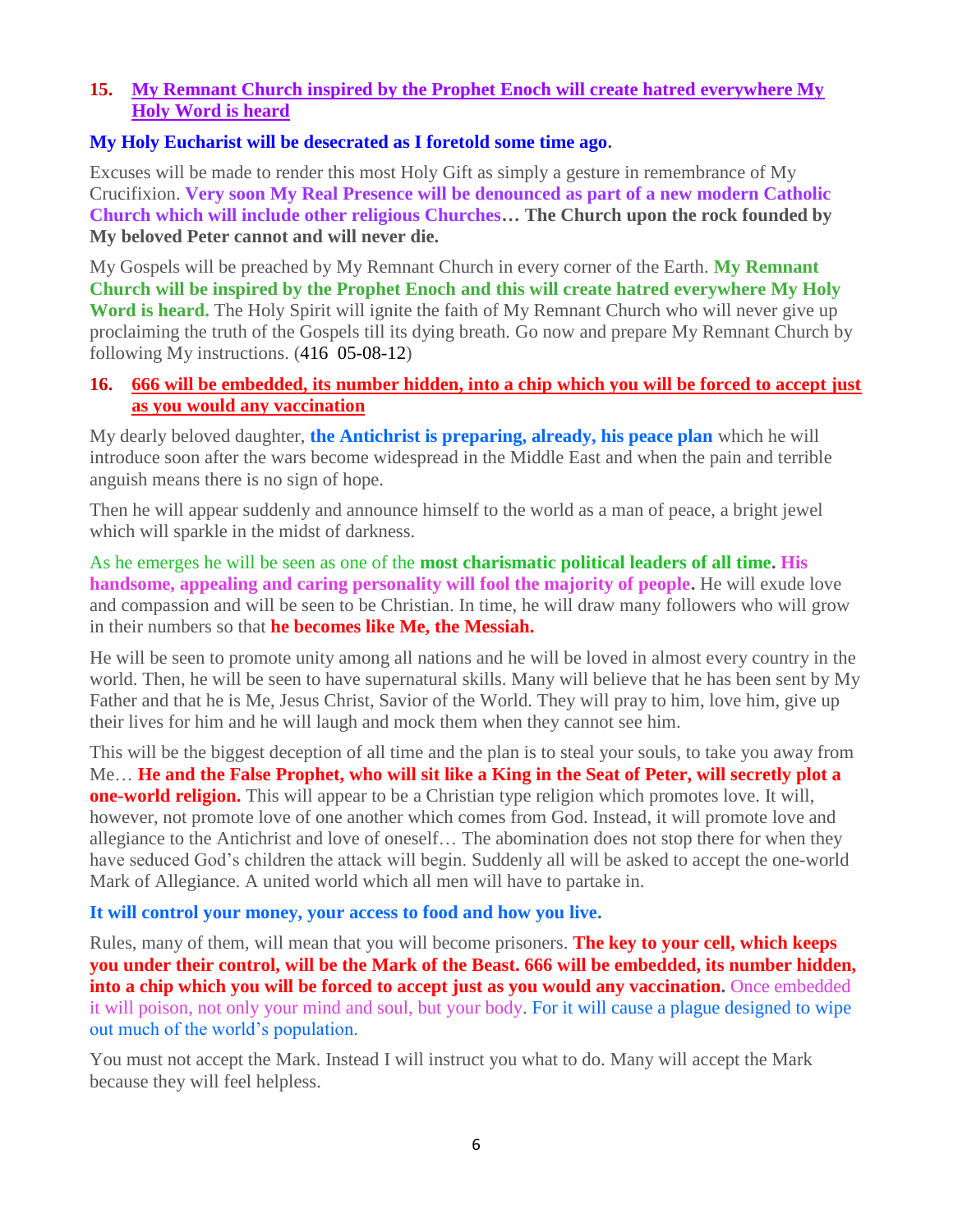**[The Seal of the Living God, My Crusade Prayer \(33\)](http://www.thewarningsecondcoming.com/crusade-prayer-33-rise-now-and-accept-the-seal-of-the-living-god/) is your lifeline. (See the** *Crusade Prayers Book***).**

**When you receive My Seal of Protection, given to you by My Eternal Father, you will not have to accept the Mark. You will not be touched. Your home will not be seen, searched or a target for it will be rendered invisible in the eyes of Satan's army.**

You will need to keep food hidden which will last a few years. You will need to grow your own crops, store your own water and keep all Holy objects around you. My Remnant Church will grow and spread out and you will be given shelter if it is needed. Much planning is needed now. Those who laugh at what you do, or say, surely Jesus would not ask you to do this? Does He not supply all His followers at their time of need? **Even one loaf and one fish can be multiplied**. So it does not matter if you only have some food for I will protect you and you will be safe.

Pray hard for those souls who will be unable to avoid the Mark. Those innocent souls will be saved who are in a state of grace at the time of being forced to accept the chip.

**The rest of you must plan to protect your family and your allegiance to the Holy Eucharist and the Mass.**

When the Antichrist devours all religions **the only weapons which he will be powerless against is the Holy Mass and the Transubstantiation of the bread and wine into My Body and Blood, in the Holy Eucharist.** My Masses must continue. Those of you who know this must gather in numbers now and start the preparations. The sooner you prepare the more graces you will be given to grow your ranks around the world. (441 06-01-12)

#### **17. [Their wicked plans also include a new global vaccination which will create disease all over](http://www.thewarningsecondcoming.com/their-wicked-plans-also-include-a-new-global-vaccination-which-will-create-disease-all-over-the-world/)  [the world](http://www.thewarningsecondcoming.com/their-wicked-plans-also-include-a-new-global-vaccination-which-will-create-disease-all-over-the-world/)**

My dearly beloved daughter, the plans of the Masonic groups to take over the world currencies are getting close to completion.

Their wicked plans also include a **new global vaccination** which will create disease all over the world to cause suffering on a scale never seen before. **Avoid any such sudden global vaccination announced for it will kill you.**

They control banks, governments and are responsible for causing terror in the Middle East. They control much of the world's media and the truth of their wickedness is hidden behind so called humanitarian organizations.

Know that the hand of My Father will fall so suddenly and swiftly on those nations who protect such evil leaders. **They will be struck with Tsunamis and earthquakes of such a magnitude that they will be wiped out.** Those who believe that they are so powerful **will see fire falling from the skies just before My Second Coming**. The seas will become lakes of fire and they will find it hard to hide from the hand of punishment poured out upon those wicked souls who will refuse My Cup.

Many of these groups, including leaders of banks, governments, heads of large businesses all of them interlinked, and **working together to make paupers out of ordinary people**, will convert after The Warning. So this is good.

#### **You must pray to stop the genocide they plan, worse than what Hitler did in World War 2.**

This group, the largest in number since their formation in the middle ages, are Satan's army. They will be led by the Antichrist. They have been planning to bring about their control of banks for decades. They have been planning the introduction of the **Mark of the Beast, a chip which every man and woman will be forced to have implanted** in their bodies to access food, for fifteen years. Here is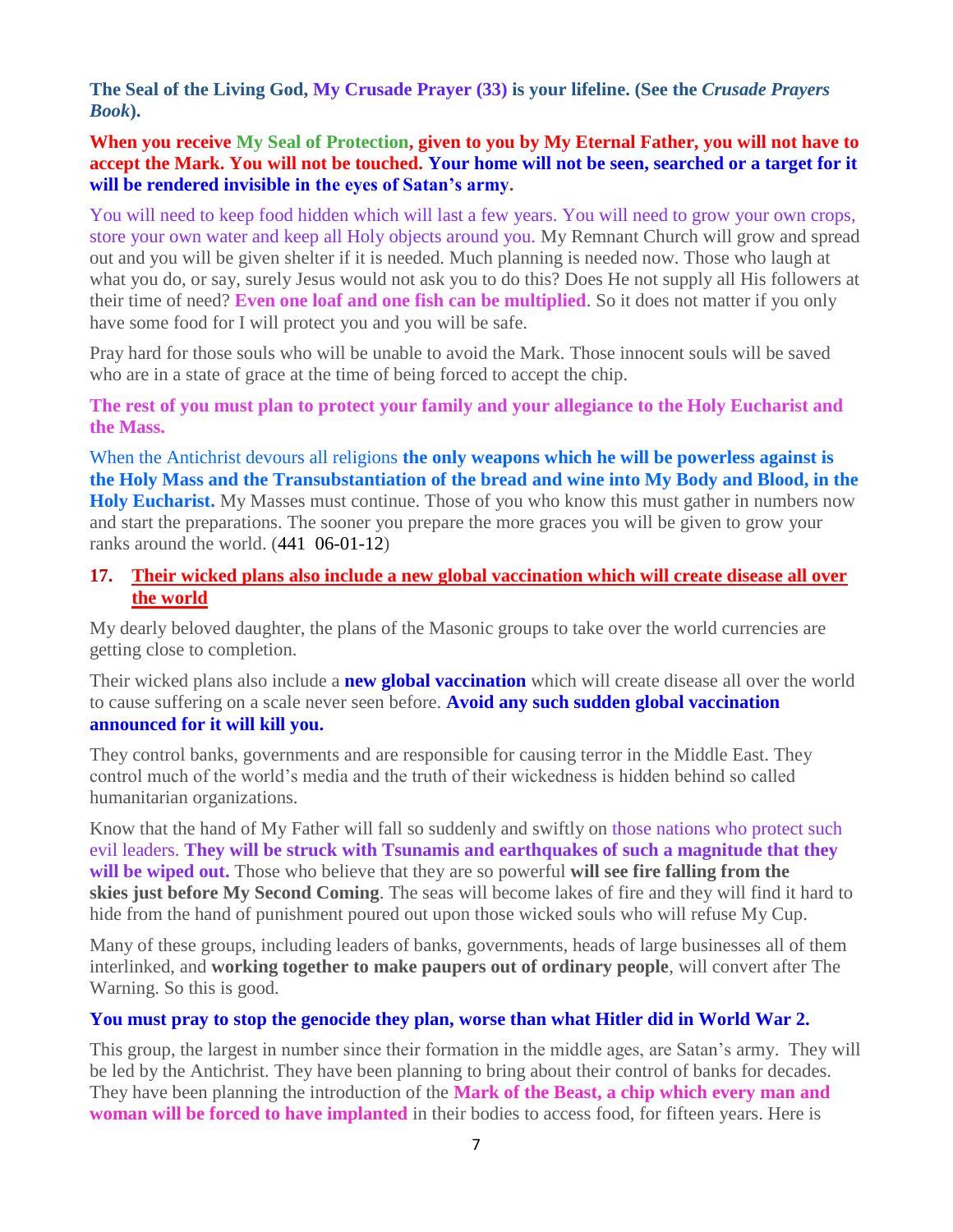**Crusade Prayer (61) to avert One World Control**. **(See the** *Crusade Prayers Book***).** (458 06-17- 12)

#### **18. [The world will soon be presented with the most deceitful lie which is impossible for](http://www.thewarningsecondcoming.com/the-world-will-soon-be-presented-with-the-most-deceitful-lie-which-is-impossible-for-mankind-to-grasp-at-this-stage/)  [mankind to grasp at this stage](http://www.thewarningsecondcoming.com/the-world-will-soon-be-presented-with-the-most-deceitful-lie-which-is-impossible-for-mankind-to-grasp-at-this-stage/)**

My dearly beloved daughter, the three and a half years remaining in the Tribulation period commences in December 2012.

This is the period **when the Antichrist will emerge as a military hero**. His soul has been given over to Satan who possesses every part of him. The powers he will possess means, that in time he, will be seen not just as the man of peace but people will think he is I, Jesus Christ, the Savior of Mankind. They will also, in time, believe that the Antichrist has been sent to herald The Second Coming.

So many poor souls will, therefore, willingly accept his mark, the Mark of the Beast. For he is the Beast in every way because of the way in which Satan will manifest himself in his body. He will perform miracles in the sky. He will heal people.

#### **He will be head of the New World Religion and he, and the False Prophet, who will head up the shell of the Catholic Church on earth will work closely to deceive all of God's children.**

The world will soon be presented with the most deceitful lie which is impossible for mankind to grasp at this stage. For those of you who are being given the Book of Truth, these My Holy messages to the warn humanity of these things, know this. So sophisticated will their plan be, that many will be fooled by the loving humane exterior which they will present to the world of their wicked plan.

The Antichrist and the False Prophet, between them, are already finishing planning their wicked reign and the first thing they will bring about will be the **escalation of the war in the Middle East**. The Antichrist will be the main man pulling the strings in the background. **Then he will come forth and be seen to broker a peace plan**.

#### **It will be then when the world will fall under his spell.**

Meanwhile the False Prophet will seize power within the Catholic Church. Very soon it will be sucked into the New World Religion, a front for satanic worship. Worship of self will be the fundamental aim of this abomination and the introduction of laws, which amount to two things. The abolition of the sacraments and the abolition of sin. The Sacraments will only truly be available from those priests and other Christian Clergy who remain loyal to Me. They will offer these Sacraments in special refuge churches.

**The abolition of sin will be introduced through the introduction of laws which will be seen to endorse tolerance**. They include abortion, euthanasia and same sex marriages. Churches will be forced to allow same sex marriages and priests will be forced to bless them in My Eyes.

During this time they will continue to say their own version of the Holy Mass. Their offering of the Holy Eucharist, when they will desecrate the Host, will be held in Catholic churches. My Presence will not only be missing in such Masses but it will be missing in the very churches where they dishonor Me.

All of these matters will be very frightening for My followers. You will no longer be able to benefit from the Sacraments except from the priests in My Remnant Church on earth. This is why I give you Gifts now, such as the Plenary Indulgence, for the absolution of your sins. It is not meant to replace the Act of Confession for Catholics. It will be a way in which you can remain in a state of grace. (491 07- 20-12)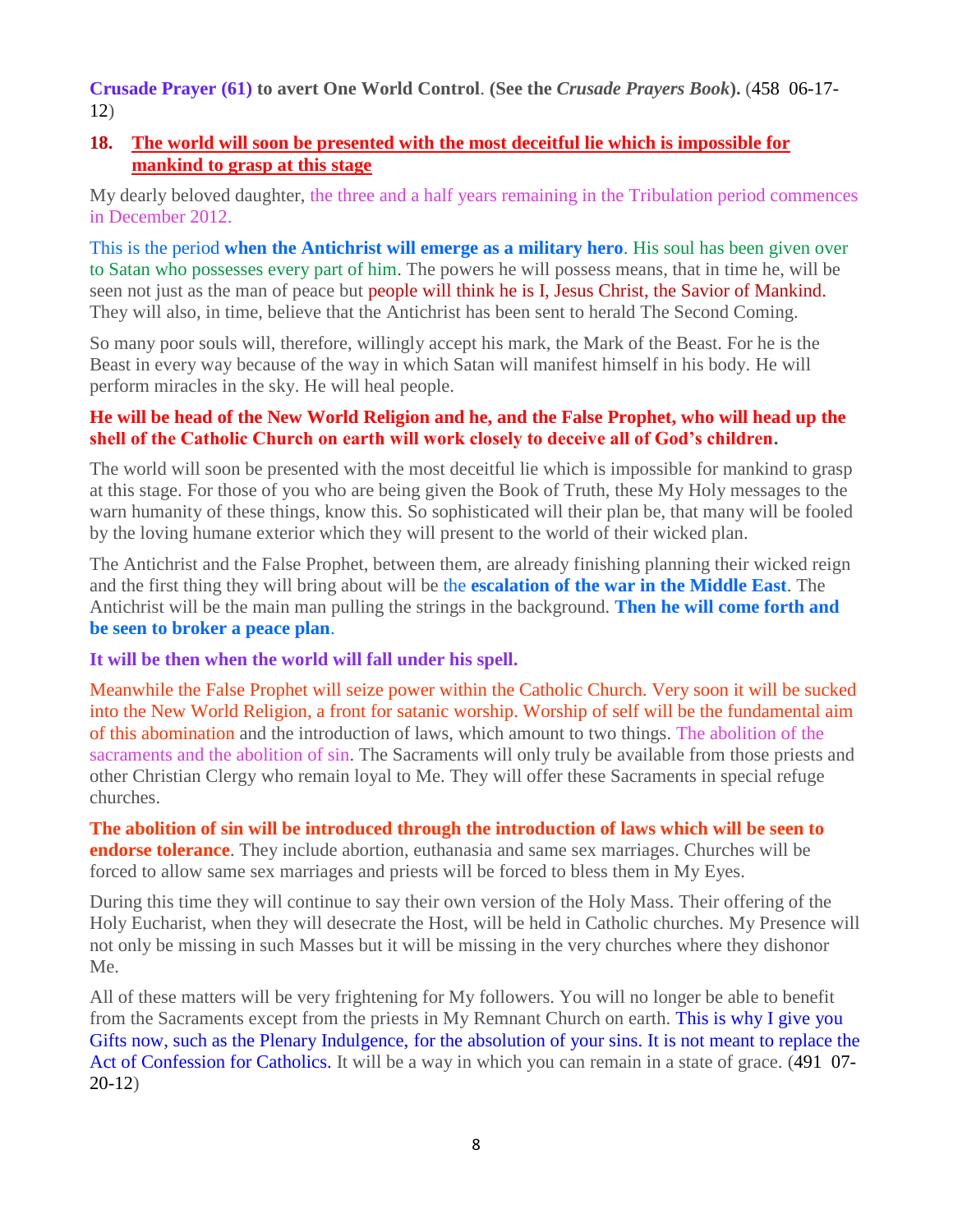### **19. The [Antichrist who is hidden in the wings will soon appear in the world](http://www.thewarningsecondcoming.com/anti-christ-who-is-hidden-in-the-wings-will-soon-appear-in-the-world/)**

To those who believe in Me, you must listen now. You will grow in numbers after My Great Mercy is shown to the world and your voices will echo from the wilderness. It will be through your strength and fighting spirit that **My Church will be able to survive the persecution.**

You, children, have nothing to fear when you walk humbly by My side. Your humble obedience is essential if you are to be given the graces in order to stay strong, to keep your nerve and **fight in My army against the Antichrist. (**308 01-19-12**)**

### **20. [Virgin Mary: Nuclear war involving Iran being plotted](http://www.thewarningsecondcoming.com/virgin-mary-nuclear-war-involving-iran-being-plotted/)**

They are trying to take control of all financial institutions so they can inflict a terrible atrocity on my children. They, the evil group driven by lust and power, are also trying to create a nuclear war in Iran.

You, my child, must pray that God the Father will, in His great mercy, open their hearts to stop these things from happening. Never lose faith, children, because your prayers are working. Prayer is the weapon, children, to keep Satan's army from the final persecution they are planning against humanity.

Remember that my Eternal Father will, through his love and compassion, protect all of you who believe in Him. (314 01-25-12)

#### **21. [Watch now as the man of peace will present himself to the world](http://www.thewarningsecondcoming.com/watch-now-as-the-man-of-peace-will-present-himself-to-the-world/)**

He will be seen to create peace in the Middle East. This will be a false peace and is a guise for the lie he presents in order to hide the real reason for this untruth which is being perpetrated.

Pray for My Holy Vicar, Pope Benedict XVI, for he will face a terrible persecution. This time is close now**. (**359 03-06-12**)**

#### **22. The Anti-Christ and a new world currency**

Prophecies will unfold as the world will be controlled by the Anti-Christ who will attempt to control you through a new world currency. When and if you are controlled in this way, you will be controlled in every other way.

The Warning will put a halt to this and other evil atrocities being planned by global forces which are beyond the understanding of My children the world over. Innocent pawns in a game, not of your making, you will be protected by My hand of justice. (202 09-23-11)

#### **23. [Global Groups under the domain of the Anti-Christ](http://www.thewarningsecondcoming.com/global-groups-under-the-domain-of-the-anti-christ/)**

The global leaders I speak of, who through cowardice hide where you cannot see them, are increasing their **plans for global domination.**

They are building armies, weapons and poisonous substances, all with one goal in mind, to destroy My children. Conspiracy theories are denounced constantly when those sharp observers publish the truth. For you must understand, so powerful are these groups, all combined under one united front of respectability that they can sway the truth and hide it from the public eye.

Accept, children, that the evil group rises in battle against My own followers and leaders in the Church. They have even managed to infiltrate My church from within. Their venom spews forth like a stream flowing and gushing in all directions. There is a plan to not only deceive you but to recruit you to their way of thinking. On the outside, they will be seen to offer the world salvation in the guise of humanitarian efforts. Their creative solutions to make life easier for you will be in the form of unifying your money, your food, your health, your welfare and your religion as one. All under one domain. The domain of the Anti-Christ… Once they control you, you are lost. They will control what you eat, what religious practices you participate in and the medicine they provide you. (213 10-05-11)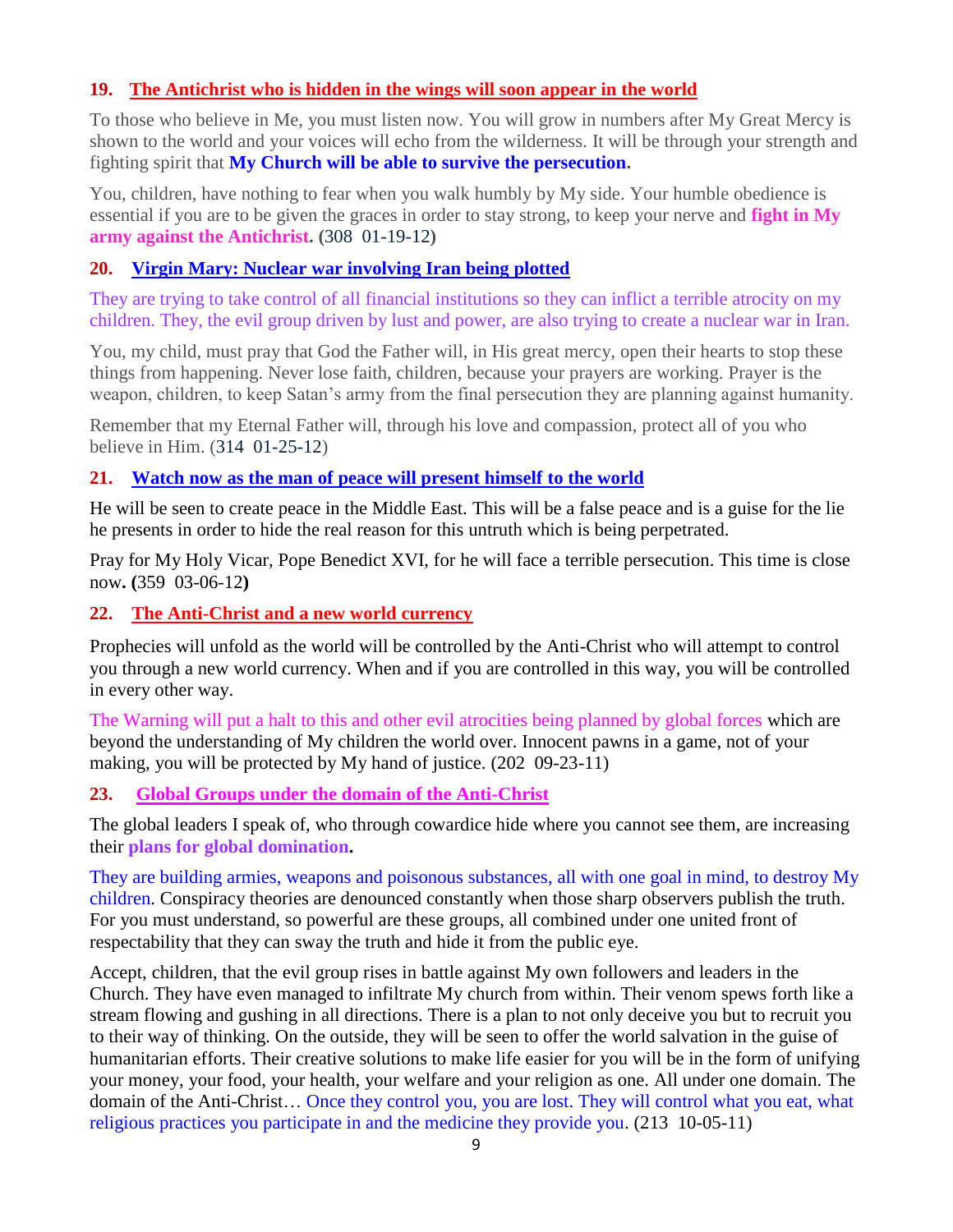### **24. [Your banking collapse was masterminded by The Anti-Christ](http://www.thewarningsecondcoming.com/your-banking-collapse-was-masterminded-by-the-anti-christ/)**

My dearly beloved daughter, pray hard because the Anti-Christ is ready to spring from his hiding hole and will leap upon the world in order to devour My children.

His cunning plan will be hidden behind a **handsome charming and articulate exterior,** but when My children look into his eyes they will see darkness for he has no soul. He was not created by the hand of God the Father.

**Your banking collapse was deliberately masterminded** by the Anti-Christ so that when your countries needed help he and his **wicked minions would rise to rescue your countries**.

The Anti-Christ's promise of an everlasting universe is a nonsense. Many souls are now being seduced by this new and sinister doctrine. I watch as they fall into this deceitful den of darkness and weep bitter tears. For once these souls follow this path of deceit they are contaminated. Their attitude to others including their family changes as their hearts turn cold.

Satan's power is strong but God the Father will step in and punish his followers on this earth most severely. (214 10-06-11)

#### **25. Satan's followers among those in senior positions in business, banking and political circles**

There are many souls in darkness who pay homage to and idolize the King of Darkness. Many churches, hidden from the eyes of My children of the light, have been built in honor of Satan. They bow before him, hold black masses and insult Me with every kind of blasphemy and insult which would shock and disgust you. Their numbers are growing and many of Satan's dedicated and committed followers work in very respectable **senior positions in business, banking and political circles.** They unite as one in defiance of God, My Eternal Father in the full knowledge as to what they are doing.

Just as Satan hates humanity because it was created by God the Father, creator of all things, **these satanic devotees hate mankind**. The hatred they feel is so deep that **they will try to form an elite army to destroy millions of lives on earth.** In their pursuit of power and wealth they will aim to clear the way for their own needs and desire to control mankind.

These are among the hardened sinners for whom I seek your help, children. I need your prayers to open their hearts to the lies they have been led to believe by the Deceiver. **They are lost to Me unless they beg for My mercy.** This is why prayer may be their only saving grace.

**This powerful army led by the Deceiver will attempt to cause terrible destruction**. They are already **trying to poison my children** in the most cunning ways through your **water, medicine and food.** Please stay alert at all times. (228 10-23-11)

# **26. A [Terrible War being orchestrated](http://www.thewarningsecondcoming.com/terrible-war-being-orchestrated/)**

My daughter, a great chastisement will befall the world in order to protect the innocent. A great evil atrocity which could create a terrible world war is being orchestrated. The hand of My Father will fall and punish those souls ensnared by Satan. They will not be allowed bring their wicked plan to fruition. There is a deliberate attempt being made to create a war to kill millions.

My Father cannot stand back. He must intervene. (258 12-01-11)

# **27. ['Liberators' in Middle East want to control the Jews](http://www.thewarningsecondcoming.com/liberators-in-middle-east-want-to-control-the-jews/)**

All of the wars you see taking place in the Middle-East and beyond have been orchestrated. They are not a coincidence. Understand that so many countries at once did not rise up on their own. They were helped by the Evil Group in all governments. Those governments who control the World. These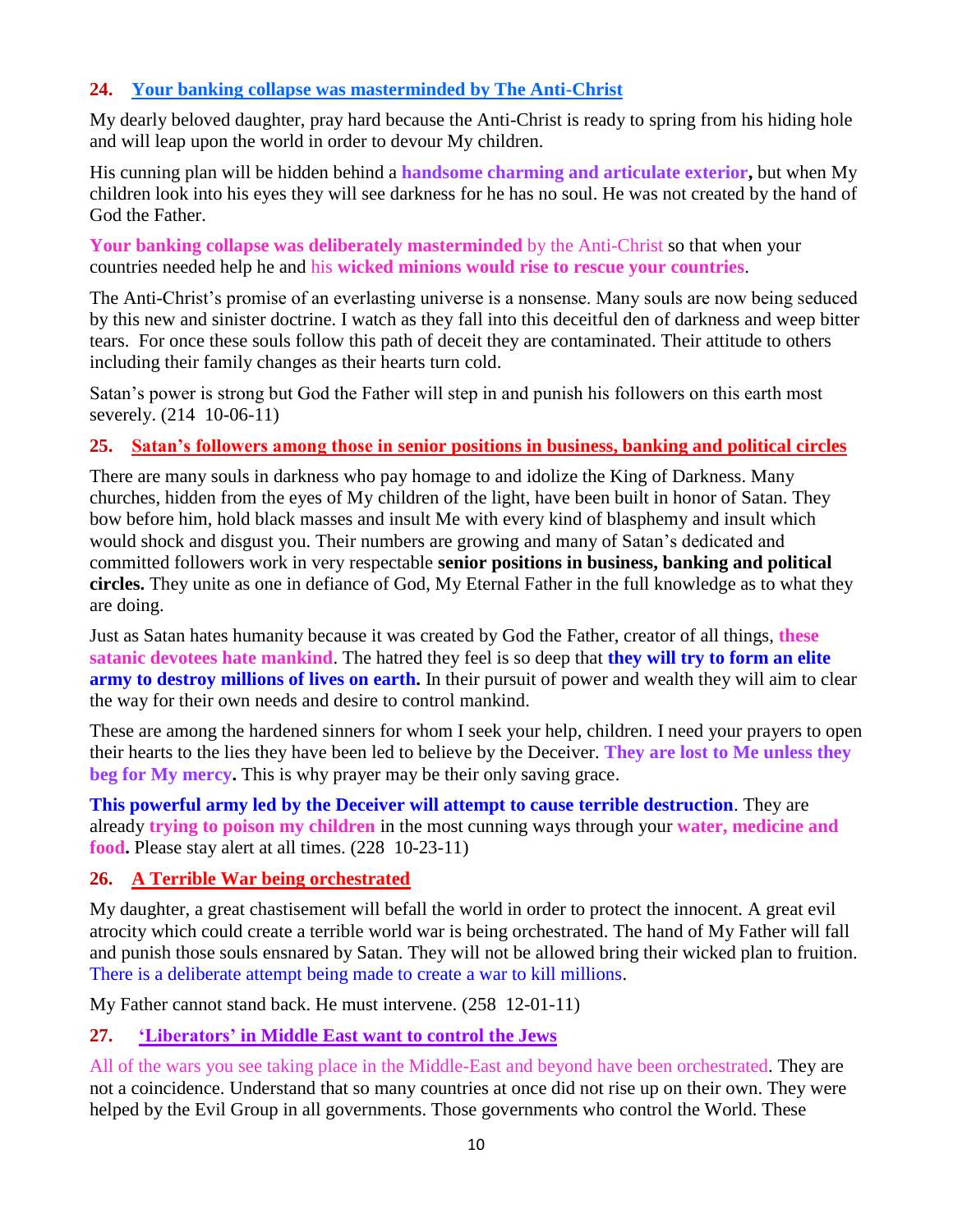leaders in the Middle East are now being removed to make way for the liberators, those who will proclaim justice and peaceful means to help My children. But that is not their intention. Their intention is to control of My beloved people, the Jews, who are under threat now on all sides ... Prayer, My children, is very powerful. When you pray to God, the Father in My name for the salvation of these and other souls He will not refuse you. (111 06-11-11)

# **28. [Eternal Father will prevent New World Order from final persecution of His Children](http://www.thewarningsecondcoming.com/eternal-father-will-prevent-new-world-order-from-final-persecution-of-his-children/)**

My Father´s hand is ready to fall now with great force on those wicked arrogant leaders of banks, Western and Eastern powers who plan in secret how they aim to control all of you. My **Eternal Father will destroy everything in their wake to prevent them from the final persecution** they are planning against His children**. He won´t stand for it.** Remember children, God the Eternal Father wants to protect you all. **His patience has finally run out**. He will, up to the very last minute, accept those who turn to Him for forgiveness. However He now has to stop those evil regimes from the horror they inflict on the rest of His creation. (135 07-08-11)

# **29. New World Currency will be presented to an incredulous world**

The New One World currency which will be presented to an incredulous community is designed to control you. Then once that happens they will try to deprive you of food. Unless My children accept this reality now they will be defenseless when they are under the control of a **New World Order led by Masonic forces**. Prepare now, My children, because although The Warning will convert millions, including those loyal to the One World Order, it will not be enough to stop these evil slaves of Satan and the Anti-Christ. With control of your money **you will find it hard to defend your right to property, food and health,** the three things which they will be in charge of if you do not start shouting your opposition now. Stop your leaders in their tracks. Don't let them bully you. If enough of you are alert to this evil monstrous plan then you can warn others. (135 07-08-11)

# **30. [Any man who claims to be Me is a liar](http://www.thewarningsecondcoming.com/any-man-who-claims-to-be-me-is-a-liar-for-i-will-never-manifest-myself-in-man/)**

I came the first time as man to save mankind from sin. **This time I will come to judge… Any man who claims to be Me is a lia**r… **For I will never manifest myself in another human being on this earth** ... I may be present on earth in spirit but I will never manifest myself in any man... I also wish to **warn those who claim to perform miracles**… Satan will also bring about so called miracles including visions, seen by many in the skies. Again **they are illusions and not of God**. (142 07-17- 11)

# **31. Do not accept the Mark of the Beast**

These people (Satan followers) will now control each of you through a global currency and your country´s indebtedness. No country will escape their clutches. Please heed My word. Your money will be worthless. Your access to food and other necessities will only be possible through the Mark, the identification I spoke about. Please, please do not accept this Mark because you will be lost to Me. This mark will kill you, not just physically but spiritually. Remain outside of this jurisdiction. Start planning your food stock piles, blankets, candles and water now, if you want to avoid receiving The Mark. The Mark of the Beast. (67 04-17-11)

Do not accept the Mark. If more of you do not accept then you are stronger in numbers. This Mark – the Mark of the Beast will be your downfall … Do not let the Anti-Christ, for all his convincing charm, win over your souls ... Do not accept the Mark because if you do, you will come under his evil hypnotic influence. (10 11-15-10)32.

# **32. The Anti-Christ will not be able to steal the souls of the human race**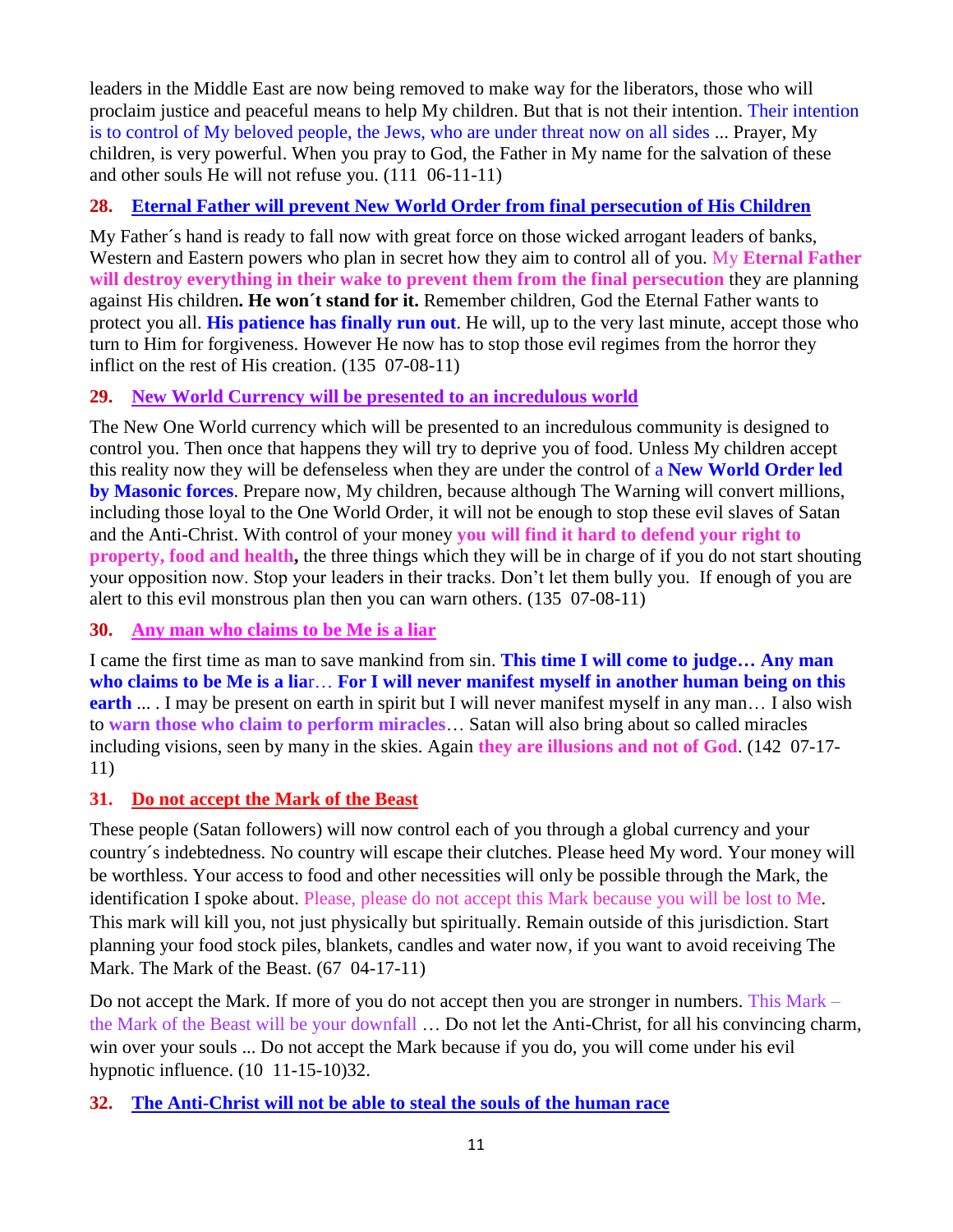He, the Anti-Christ who will head this New World Government, believes he will steal the souls of the human race. But he won´t. Just as many will fall under his influence, so too will my followers remain steadfastly loyal to Me their Divine Savior. (67 04-17-11)

### **33. [This sign, not to be confused with the Mark of the Beast, will be to symbolize the new One](http://www.thewarningsecondcoming.com/this-sign-not-to-be-confused-with-the-mark-of-the-beast-will-be-to-symbolise-the-new-one-world-religion/)  [World Religion](http://www.thewarningsecondcoming.com/this-sign-not-to-be-confused-with-the-mark-of-the-beast-will-be-to-symbolise-the-new-one-world-religion/)**

Storms will increase and upheavals will be felt in so many countries. Unrest will be seen in nations as the power of governments takes away the freedom of the people over whom they govern. Then, the churches, including all those who love God, the one Triune God, will begin to withdraw their services and close their doors.

The number of churches which will close down, will be seen, in all western countries. Soon the mark of communism will be seen by a special sign which will appear in churches which remain open; in the media; on items of clothing; in movies and this sign will be proudly worn by those in high places. It will be seen as a badge of honor and flaunted by members of the hierarchies in all main churches and religious denominations. You will see this symbol in public places; on altars; in airports and on the garments worn by leaders in the churches.

**This sign, not to be confused with the Mark of the Beast, will be to symbolize the new One World Religion.** Those responsible for it will no longer be fearful of displaying their sign, which is a symbol for control and allegiance to the Beast.

The day the daily Sacrifice of the Masses are stopped, in the format which they must be offered in My Holy Name, will be the day when this symbol appears on the altars and before all the tabernacles in the world. (762 04-17-13)

# **34. [God the Father: I know that the plan of abortion around the world is controlled](http://www.thewarningsecondcoming.com/god-the-father-i-know-that-the-plan-of-abortion-around-the-world-is-controlled/)**

As the Creator of all living things, I Am the Author of life. I Create it as I desire and I end it according to My Holy Will. It is when man tries to interfere with My Will, that I will strike back, for I will not tolerate such wickedness.

Heed, those of you who continue to destroy life in every form. I know what you are doing. I know that the plan of abortion around the world is controlled by one group amongst you. I know that those countries, who rush through obscene legislation to justify abortion, are mere puppets. They are held by strings as they dance to the tune of the One-World Group, who obey only one master. Their allegiance is to the Beast, whose greatest plan, to destroy hundreds of millions of lives, has been succeeding, through the sin of abortion. The unborn are an easy target in their eyes. They use abortion to interfere with My Laws and the great Gift I bequeathed to man – the Gift of life.

Remember, there is little time for you to abandon your acceptance of abortion. **My Wrath will soon pour over the four corners of the Earth. It is because of the sin of abortion, that man will suffer the worst chastisement.** Not one country will be excluded from these punishments. Only those who do not permit abortion will be spared the terrible pain I will inflict upon the world. (831 07-04-13)

# **35. [Its plan is to entice souls into a web of deceit by tugging at their hearts](http://www.thewarningsecondcoming.com/its-plan-is-to-entice-souls-into-a-web-of-deceit-by-tugging-at-their-hearts/)**

All those favored by the Light of the Holy Spirit will recognize the spirit of evil as it engulfs My Church. The spirit of evil comes dressed with a veneer of humility. Its plan is to entice souls into a web of deceit by tugging at their hearts.

This spirit of evil will entice souls by presenting a humble, soft and caring front, for how else could good souls be persuaded of lies.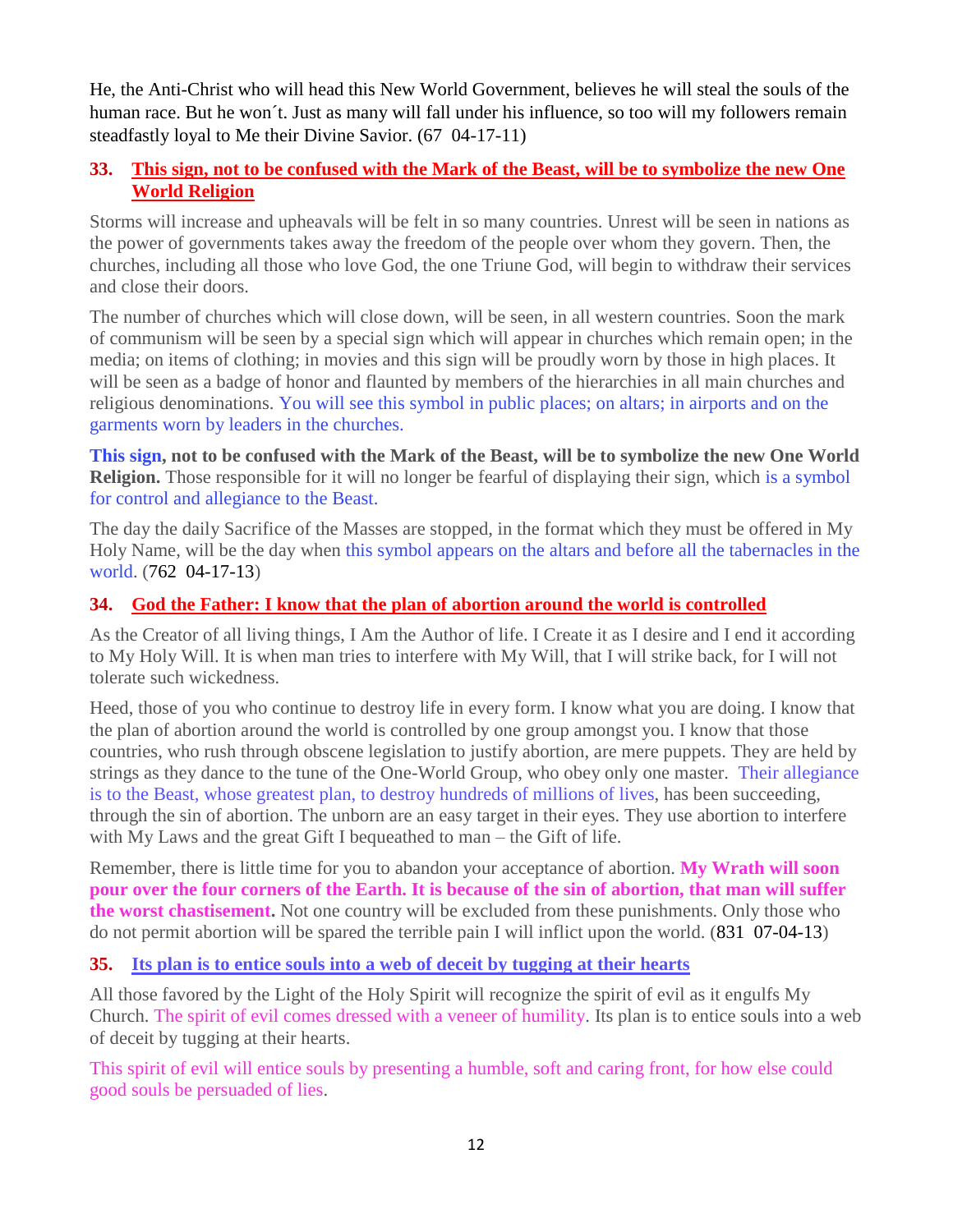The Graces given to My Remnant Army will be subtle, but powerful and with the help of the Mother of Salvation, they will slaughter the Beast and his cohorts.

Sadly, for many, they will be blinded to the Truth and will, by then, participate in Satanic rituals of which they will be ignorant, so carefully camouflaged will they be. **(**843 07-19-13**)**

#### The Mark of the Beast

# **36. [The Mark of the Beast will bring with it death –](http://www.thewarningsecondcoming.com/the-mark-of-the-beast-will-bring-with-it-death-death-of-the-soul-and-death-by-a-terrible-disease/) death of the soul and death by a terrible [disease](http://www.thewarningsecondcoming.com/the-mark-of-the-beast-will-bring-with-it-death-death-of-the-soul-and-death-by-a-terrible-disease/)**

My death on the Cross will not only be dismissed and not spoken about, but the images of demons will be used as a substitute for My Corpus on the Cross. If it is not Me they killed on the Cross, then who is it?

When you see wondrous and seemingly miraculous events take place, know that they are nothing of the sort.

You will be told that miracles have been created by the hand of the False Prophet. You will then be expected to show great respect and you will be told, at first, that he is a living saint. He will be worshipped, loved and admired and all will say that he is favored by God. They will believe, in time, that these miracles are taking place to herald My Second Coming.

And then, the Beast will appear. And he will honor the first one. And the world will be caught up in terrible confusion. They will be trapped. On the one hand, **the False Prophet will control all religions in the world** and prey on the love of those who know the Truth. Those who do know the Truth, will not reject Me, for theirs is the Kingdom of God. **The Antichrist will show great honor towards the False Prophet. But, because his role will be a political one, their allegiance will unite many people who will applaud this alliance.**

These events will begin to make sense soon. Those who try to take you away with them into a false faith, not of God, will be very convincing. They will never reveal their true intent, until they believe they are winning this battle. But then, they will destroy many, who refuse to accept the Mark of the Beast. **They will say that this will be a sign of true world peace, love and unity, but hidden within its vile core will be the number 666, the sign of the Beast.**

Just as holy medals offer protection from Heaven with Power from God, the Mark of the Beast will bring with it death – death of the soul and death by a terrible disease. Those who refuse it will have to hide and prepare. (853 07-29-13)

# **37. [God the Father: The names of those in the Book of the Living are the primary target of the](http://www.thewarningsecondcoming.com/god-the-father-the-names-of-those-in-the-book-of-the-living-are-the-primary-target-of-the-beast/)  [Beast](http://www.thewarningsecondcoming.com/god-the-father-the-names-of-those-in-the-book-of-the-living-are-the-primary-target-of-the-beast/)**

Know that the fallen angels and demons are unknown and invisible to most of you, but they walk amongst you, tempting you every day so that you will fall.

I will, as a Father Who loves each of them, pull them to Me through the Great Mercy of My Son. My Power is all-encompassing and Satan, My Lucifer, who cut himself away from My Hip, because of his pride, will never defeat Me. Those who follow him, therefore, have driven the same wedge between themselves and Me. **They will know by the signs I now reveal that there is only One God, One Creator, one Paradise.** All the paradises they are told about, by the false prophets in the world, who lead My children away from Me, do not, nor can they ever exist**. I Am all there is. I created all. I will end all. All must be according to My Holy Will.** Fight My Will and you will become nothing. Accept My Will and you remain My child.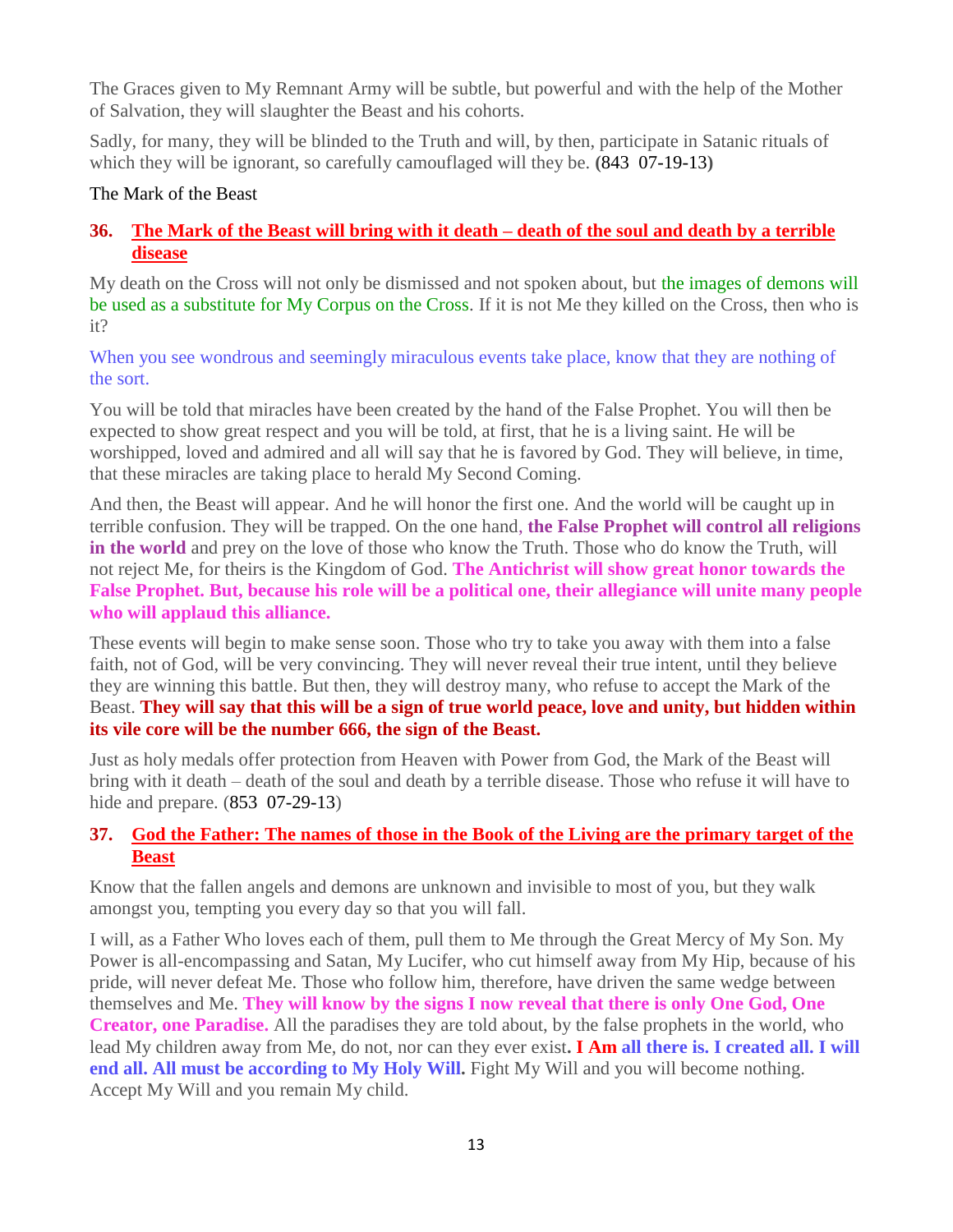I Call on you to tell you that when I Call on souls, especially those who do not know Me, as well as those who do know Me, but who refuse to accept My Commandments, that they have only so much time to save themselves from eternal torture.

**The names of those in the Book of the Living are the primary target of the Beast. Many of these souls are followers of My Son and are loyal to the Church.** They will turn on My Son by accepting new laws, not of My Son, which they will be forced to swallow as a new religion. This new religion has been carefully planned for many years. It follows Satanic rituals, but many will not understand this. When you embrace these rituals, you will give power to Satan. When you give him this power, you will need much prayer, for he will devour you in body as well as in soul. (860 08-03-13)

#### **38. [The plans have been drawn up by the unholy trinity where all that is True will be banished](http://www.thewarningsecondcoming.com/the-plans-have-been-drawn-up-by-the-unholy-trinity-where-all-that-is-true-will-be-banished/)**

Those in the Catholic Church will be the first to witness the destruction and desecration of the Sacraments. Those who are loyal to Me, Jesus Christ, will prepare diligently for this terrible wilderness into which My Church will be plunged. You must prepare now, because it will be through your allegiance that all of God's children will be able to receive the Sacraments in their holy state.

Those who will succeed to new positions of power, within all your denominations, will be led by the False Prophet and all will mouth his words and copy his actions.

Woe to those who side with the False Prophet for he is the antithesis of John the Baptist and will be the precursor of the Antichrist who will rule over all of you.

**You will be protected by Me, for soon I will be all you have to guide you…** The plans have been drawn up, by the unholy trinity, where all that is True will be banished. All that appeals to the secular world, when human greed and desire to ignore sin, will be presented through all Christian Churches to the faithful.

When the lies are presented to you, they will appear to be a good thing. The badge of humility will be common in all of your churches, as it will be adopted by those among them who will deceive you.

Every trait, associated with Me – My Love for the impoverished; My Love for the weak and humble; My disapproval of greed, avarice and lust, will be used as part of the arguments used to force you to accept this new doctrine – this new One-World Religion, to prepare the world for the rule of the Antichrist. (932 10-15-13)

### **39. [The Antichrist will create grants to entice companies, organizations, as well as charities, to](http://www.thewarningsecondcoming.com/the-antichrist-will-create-grants-to-entice-companies-organisations-as-well-as-charities-to-work-for-his-new-one-world-trade-centre/)  [work for his new one world trade](http://www.thewarningsecondcoming.com/the-antichrist-will-create-grants-to-entice-companies-organisations-as-well-as-charities-to-work-for-his-new-one-world-trade-centre/) centre**

When My Image disappears and is no longer seen and when My Crosses, Holy Bibles, missalettes for the Holy Mass, rosary beads, medals, scapulars and Benedictine Crosses are no longer to be found, you will know then that the reign of the Beast has commenced.

The world will sing the praises of the Antichrist. No sooner will he have created peace – a false peace – created because of wars he helped to start – than he will make startling statements. He, the Antichrist, will declare that he has received messages from God the Father and they will seem to be authentic. Then, using the power of the occult, he will be seen to heal many and appear to have great spiritual gifts. Many will be astonished by the 'so-called' miracles he will seem to perform and the world will adore him and lay prostrate at his feet. **Then he, the Antichrist, will declare himself to be Jesus Christ, the Son of man, and say that the time has come for him to reclaim the world and salvage the whole of humanity.** Anyone who dares to challenge the filth and obscenities, which will pour from the mouth of the Beast, will be punished severely.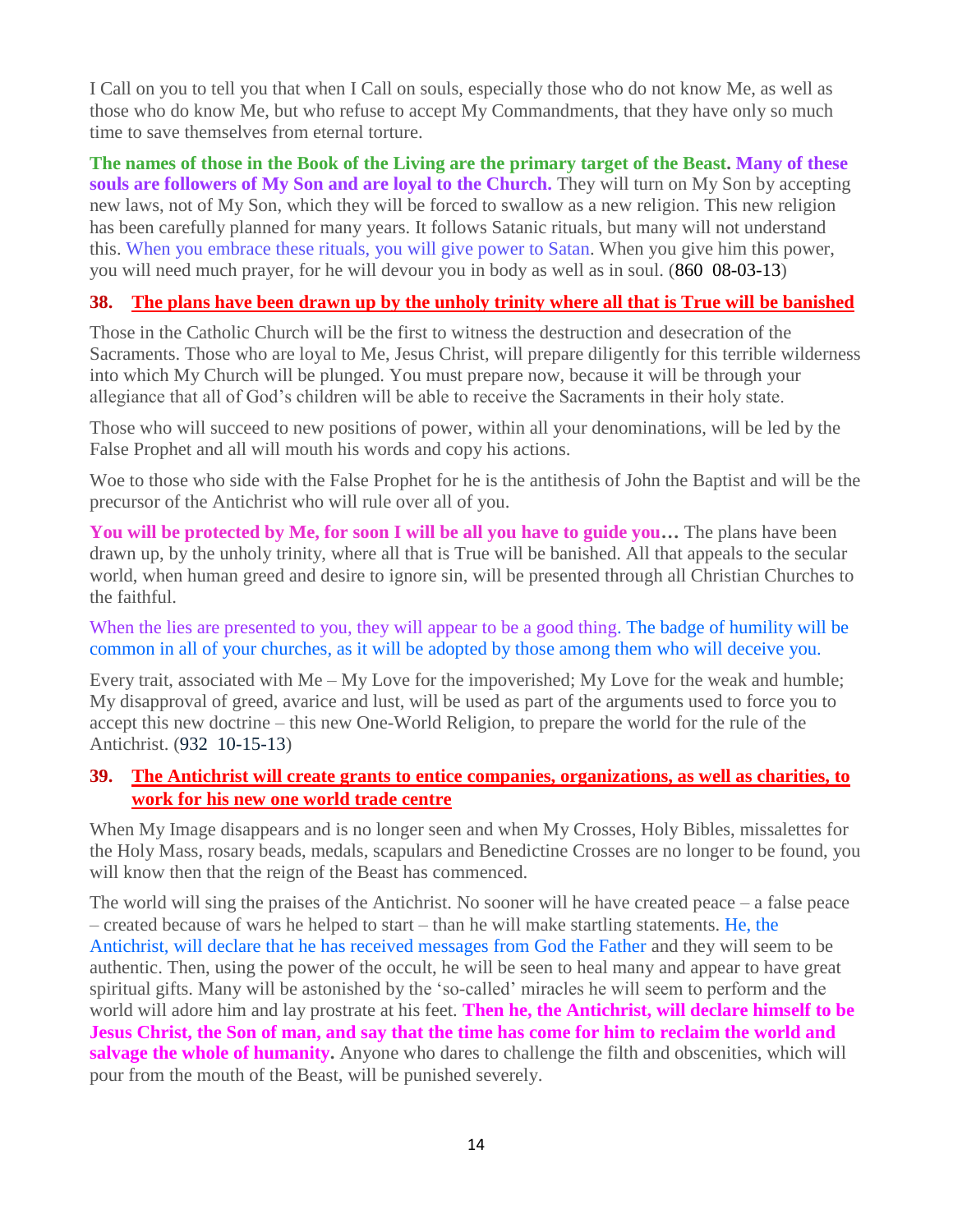He will be fluent in many languages; he will be handsome; have a great sense of humor and extraordinary communications skills. He will be very careful as to what he says about God and he will never refer to the Mother of God, for she will be seen to have no further role to play.

The Antichrist's interviews on television will be common and people will hang onto every word, which comes out of his mouth. He will influence politicians in every nation and those with whom he is seen will be treated like royalty. It will not end there. His quotes will be preached upon the pulpits of all churches. He will be given great honor and position in all churches, until eventually he will sit on the new throne in the new temple of Babylon.

Everyone who swears allegiance to him, either through religious ceremonies, business or trade agreements, will have to take a mark. Those who accept the mark, which will be in the form of a bank card and special chip, which will be embedded into their hand, will lose their souls to him. **All those who wear the Seal of the Living God will escape the clutches of the Antichrist and become immune to the horror.** (936 10-19-13)

#### **40. [All those who wear the triangle, the sign of the most unholy trinity, will be involved in](http://www.thewarningsecondcoming.com/all-those-who-wear-the-triangle-the-sign-of-the-most-unholy-trinity-will-be-involved-in-endorsing-such-charities-2/)  [endorsing such charities](http://www.thewarningsecondcoming.com/all-those-who-wear-the-triangle-the-sign-of-the-most-unholy-trinity-will-be-involved-in-endorsing-such-charities-2/)**

Every corner of My Church is being prepared for the new rituals. Public declarations of the need to be humble and caring will set the precedence for the secular philanthropy, which will be introduced by the Antichrist. All these servants of Satan are joining in celebrations in private and their worldwide network will create global charities, set up to convince you that they are divinely inspired.

All those who wear the triangle, the sign of the most unholy trinity, will be involved in endorsing such charities, so that it will elevate them in the eyes of the world… when you see the world's largest banks join them in their efforts, you will know then that this is an act designed to deceive you.

The times are moving quickly and amidst this, seemingly well-ordered and carefully orchestrated propaganda, the cracks will begin to appear. When Satan is at work, confusion spreads; division is created; contradictions become rampant and nothing is ever orderly. Certain honors, accorded to Me before My Tabernacles, will disappear. Perpetual Adoration hours will be stopped and soon they will strip the Churches of the statues of the Saints. (940 10-22-13)

#### **41. [You are about to witness the greatest deceit ever inflicted upon the world by Satan](http://www.thewarningsecondcoming.com/you-are-about-to-witness-the-greatest-deceit-ever-inflicted-upon-the-world-by-satan/)**

So many of My followers will emerge to form My Remnant Army in every nation in the world, including communist regimes. The Holy Spirit is being sent to cover each and every fragment of this small, but powerful, Army of Mine… My Light will shine like the sun upon all those places where My beloved disciples respond to My Call at this time. This is a Call from Heaven to invite you to take up My Cross and follow Me, your Jesus, to the ends of the Earth… You will call out to all religions and give them My Word. Through the Prayers I give you, they will be blessed… You will speak with love and eloquence and the Fire of the Holy Spirit will pour from your mouths. This Gift will draw millions back to Me. **I Am** preparing you now, for you are about to witness the greatest deceit ever inflicted upon the world by Satan.

Be at peace, for **My Gifts will sustain you during this battle.** You are now ready, for the enemies of Mine, who have been waiting to declare themselves boldly to the world, will become known shortly. Then, that will be the time for My final Plan for the salvation of humanity to be completed. I Am in you, with you and I reside always in your hearts and souls. (1,008 01-07-14)

#### **42. [The plan to remove every trace of Me has commenced](http://www.thewarningsecondcoming.com/the-plan-to-remove-every-trace-of-me-has-commenced/)**

So many will reject this Mission until the awful truth dawns on them when they will witness the blasphemies, which will pour from the mouth of the False Prophet. When someone who contradicts the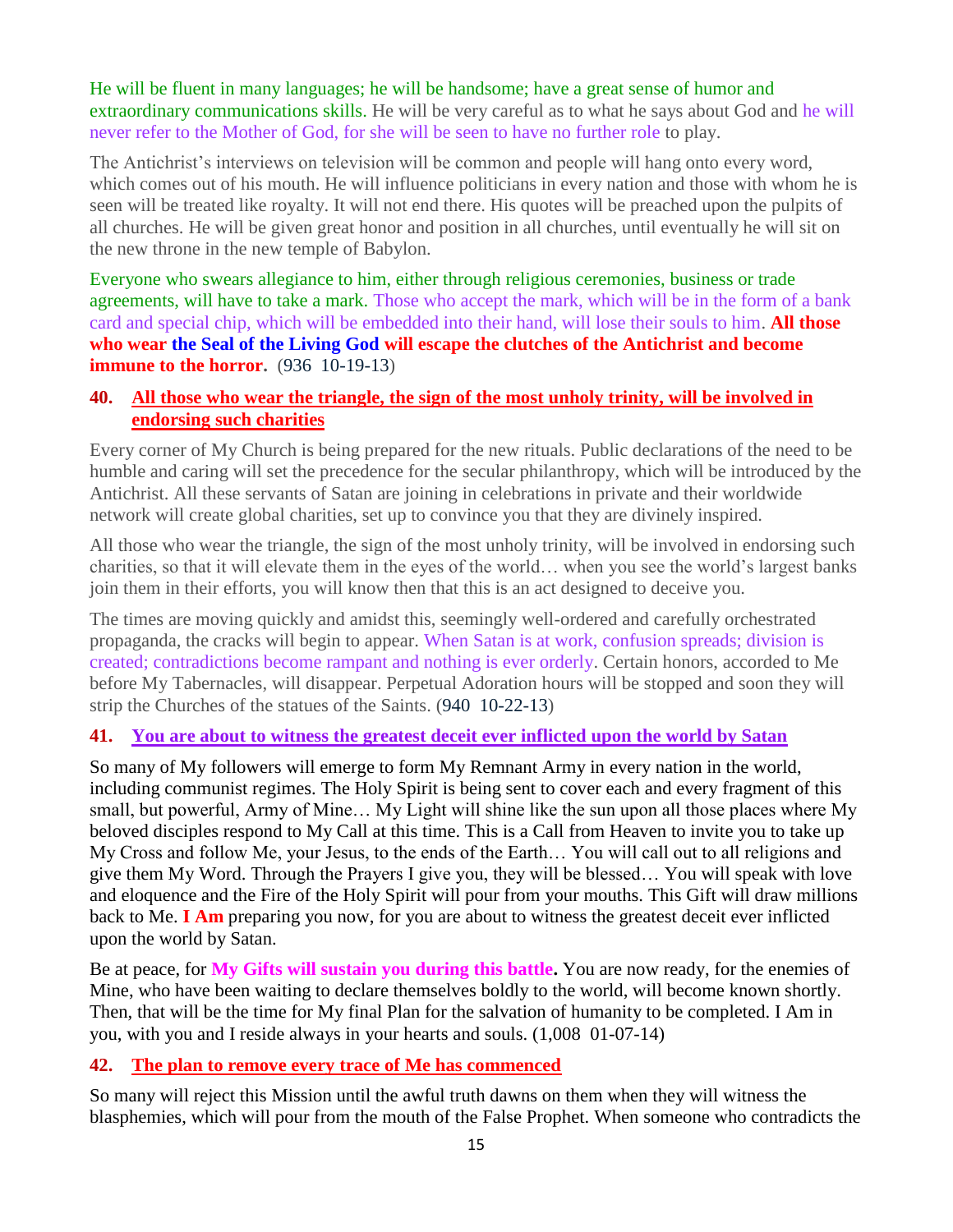Existence of the Holy Trinity, dares to wear the robes of a high priest under the roof of My Church and then tries to convince you that what you have known to be true, up to now, is no longer the case, you will know then that the spirit of evil has engulfed My Church from within.

When surrounded with new ideologies, new doctrines and when you are told that the human race today demands these changes, that will be the time when God's Desires are no longer responded to. Instead, when manmade doctrines, full of error and flaws, declare sin to be no more, the time will be close for Me to destroy My enemies, as foretold. **(1,023 01-26-14)**

#### **43. [As the numbers of those who follow Satan grows, they will go to great lengths to publicly](http://www.thewarningsecondcoming.com/as-the-numbers-of-those-who-follow-satan-grows-they-will-go-to-great-lengths-to-publicly-declare-their-worship-of-the-devil/)  [declare their worship of the Devil](http://www.thewarningsecondcoming.com/as-the-numbers-of-those-who-follow-satan-grows-they-will-go-to-great-lengths-to-publicly-declare-their-worship-of-the-devil/)**

While I await the Great Day, when I will reclaim My Throne, I have to endure the agony of watching the Beast, Satan, sit upon his throne, his arms resting proudly, feet apart, with the head of a goat, as he wallows in the adulation that is freely given to him by those he ensnares. The goat is a symbol of his infestation, where he devours the bodies and souls of all he possesses, through the sin of sexual immorality. His first objective is to defile the human body by encouraging souls to degrade themselves in every way, through the senses. His influence is everywhere and **the symbol of the goat and his horns will be visible in every gesture. His arrogance will soon be seen through the symbols which he encourages his followers to display, to demonstrate their allegiance to him, in every walk of life. (1,031 02-03-14)**

### **44. [It will only be when the Holy Eucharist is abolished completely that the Antichrist will](http://www.thewarningsecondcoming.com/it-will-only-be-when-the-holy-eucharist-is-abolished-completely-that-the-antichrist-will-enter-my-church/)  [enter My Church](http://www.thewarningsecondcoming.com/it-will-only-be-when-the-holy-eucharist-is-abolished-completely-that-the-antichrist-will-enter-my-church/)**

My enemies will make sweeping and radical statements, demanding that everything, which is insulting to My Holy Name, be declared acceptable in the eyes of My Church. **Very few of the clergy will fight against the desecration because of the sin of cowardice,** but know this. If they partake in false sacrifices, false sacraments and false teachings, which they will then try to foist upon My loyal followers, I will declare them to be no longer fit to stand before Me … **When they tell you that My Body means something other than My physical Body, know then that the holy communion, which you will receive, will not be of Me. You must never allow them to change the meaning of the Holy Eucharist. It will only be when the Holy Eucharist is abolished completely that the Antichrist will enter My Church and take over it.**

**Never assume that the son of Satan, the Antichrist, will appear aggressively or as an evil dictator, for that will not be his style. Instead, he will have many friends.** He will be loved by many governments, as well as the enemies within My Church, who will applaud his every move, vocally, until he is given an honorary position within My Church. Cardinals, bishops and other members of My Church will speak of him constantly and praise him in their homilies. His power of seduction will be so great that it will be hypnotic. He will, through the supernatural power of Satan, attract all those who make decisions within My Church, until in time, they will bow before him as if he is Me. (1,070 03- 15-14)

#### **45. [Mother of Salvation: Pray for my Son's Mercy so that all suffering can be diluted](http://www.thewarningsecondcoming.com/mother-of-salvation-pray-for-my-sons-mercy-so-that-all-suffering-can-be-diluted/)**

You must ask everyone to ask for God's Mercy in all those matters, which involve the destruction of humanity. **I refer to the wicked plans involving wars; plans to introduce a global vaccine – which you were warned about in the message of 26 November 2010** - genocide and the murder of Christians, as well as other people of different religions, by the hands of evil men… You must pray, all of you, to hinder the plans of evil men whose desire is to reduce the world's population, for their own gain. Those who are spared this evil will find themselves under the control of an invisible group. I call upon each and every one of you to pray to my Son, Jesus Christ, in order to help mitigate such tragedies and wickedness. Some of these horrors can be mitigated, but not all of them. Your prayers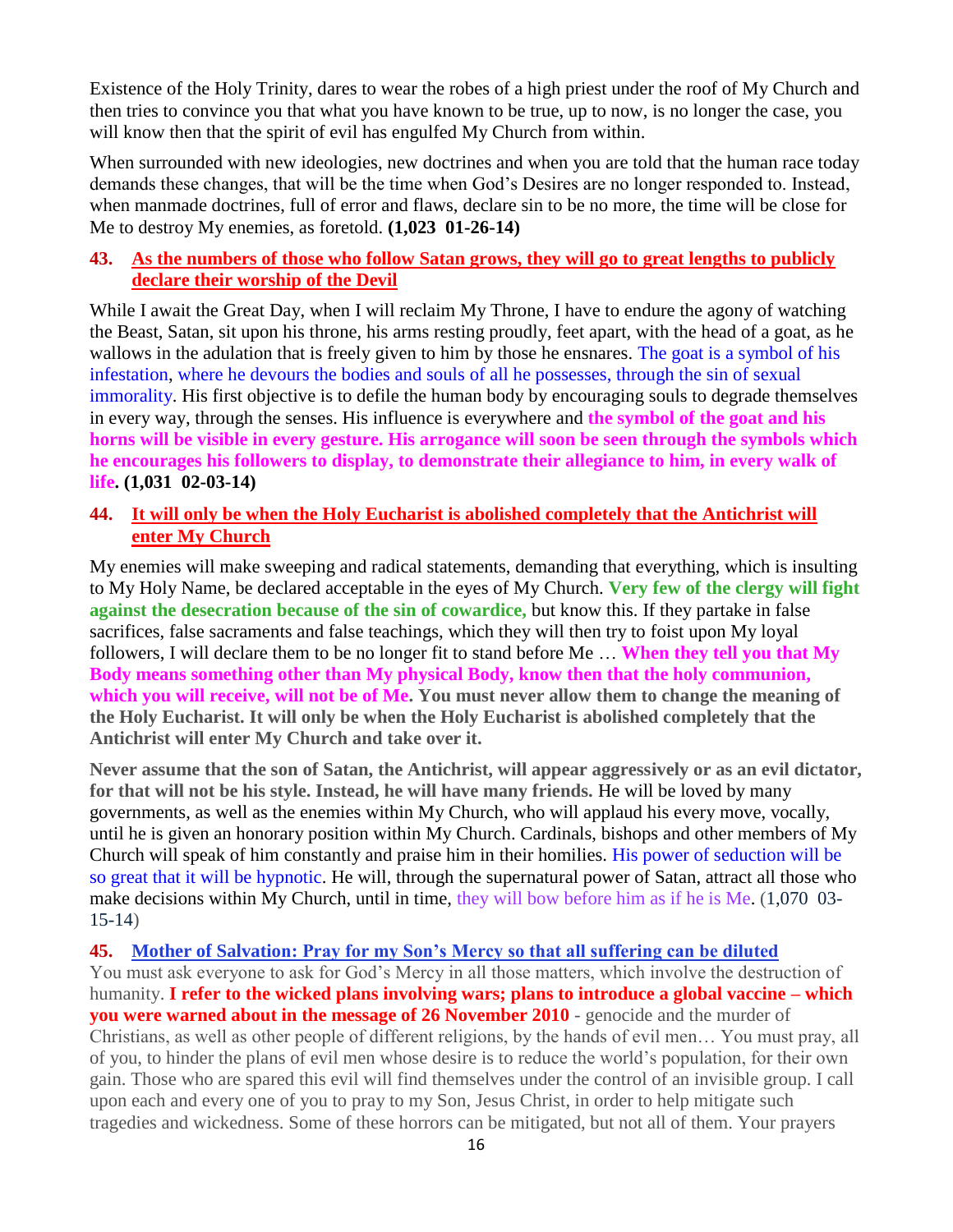will, however, dilute the impact of these terrible acts, which are carried out by followers of the evil one. Please recite this **Crusade Prayer (166)** to help mitigate the murder of innocents. (See the Crusade Prayers booklet) (1,213 09-18-14)

#### **46. [The global vaccination I told you about in 2010 will soon be witnessed](http://www.thewarningsecondcoming.com/the-global-vaccination-i-told-you-about-in-2010-will-soon-be-witnessed/)**

Heed now My Promise. I will come again to herald a new beginning, a new world without end. All those who accept the Grace of God, when I pour My Mercy over the whole world, will be part of My Kingdom.

I have given humanity every sign, every warning and every Grace to prepare their souls. Some have heard the Word of God, as laid down in the Holy Gospels, and taken heed. Others have heard and seen the Truth but refuse to accept it. There will come a day soon when the full Truth and the proof of Who **I Am** will be revealed and sinners will be given equal time to make their own decision, according to their own free will. **Not one of you will be forced to accept My Mercy for only you can make that decision.** Others will refuse to bear witness to the Truth, even when they will see it clearly. Sadly, they will be lost. **Others will take their time before they pledge allegiance to Me, but that time, after The Warning takes place, will be short.**

I come to tell you now of events which will reveal to you the signs of these times and of My Presence in this Mission. **Storms will be seen in many nations and they will last for weeks. The global vaccination I told you about in 2010 will soon be witnessed**. **The Hand of God, in His Divine Justice, will be seen when He permits the temptations placed before those who serve Him in My Church.** When these and all the other prophecies come to fruition, I will be waiting. And then will come The Warning. It will come soon, before the Great Day when My Promise to come again will be finally fulfilled. (1,224 10-03-14)

#### **47. [New names will be given to titles, which are associated with Me](http://www.thewarningsecondcoming.com/new-names-will-be-given-to-titles-which-are-associated-with-me/)**

The world is being prepared for My Second Coming, and there are two separate entities involved in paving the way for this Day. Just as I, Jesus Christ, prepare you through My Intervention so, too, does Satan prepare his army… Plans are underway to bring to its knees My Holy House. Preparations have been made for the Beast to take up his position. To ensure that he will be welcomed by the world, a detailed plan, which will touch every aspect of global politics and religions, has been put in place. But, before the Beast is crowned and takes his seat on his throne in My Church, there will take place, in secret, many acts of desecration on the altars of My Church. **Black masses will become rampant thereby giving great powers to Satan and his hierarchy. They will devour all that is Holy and will go to extraordinary lengths to destroy Christianity, in what will be the greatest deceit in the history of My Church on earth**. They will do this by pretending to embrace Christianity. Nothing will be as it seems and only those who are blessed with the Gift of Discernment, will see what is really happening.

Every sin will be adjudged to be acceptable. I, Jesus Christ, will be cursed but My Name will be used to condone the acceptance of mortal sin. The Devil, through his faithful cohorts, will turn everything that comes from Me back to front. New names will be given to titles, which are associated with Me, and those who represent Me. Their former titles will be replaced with new ones, which the world will be told represent a new, innovative and caring approach to equality… The day will come when My Father will intervene and stop this final desecration. (1,273 11-28-14)